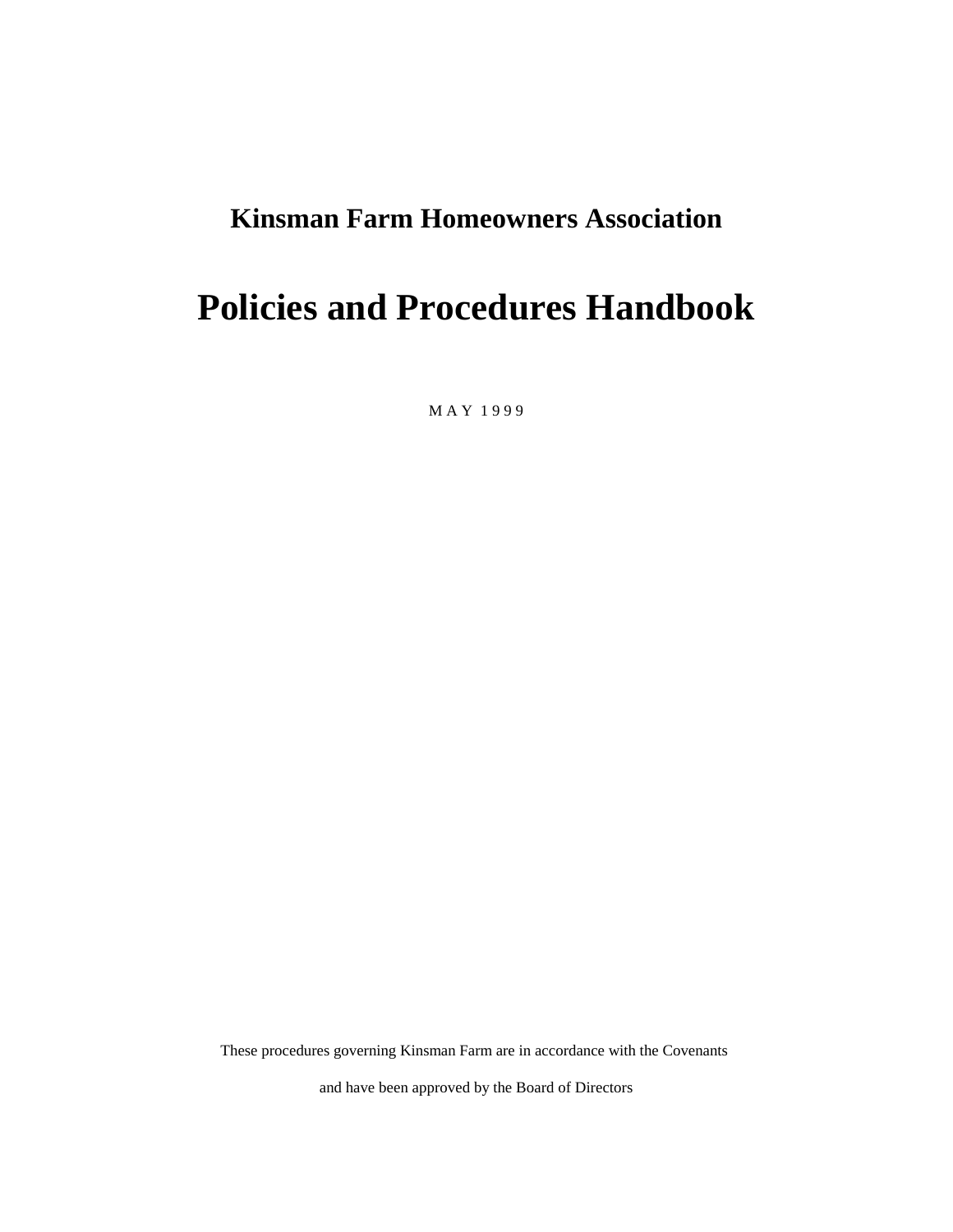# **Table of Contents**

| $\mathbf I$  | <b>HISTORY</b>                                             | 1              |
|--------------|------------------------------------------------------------|----------------|
| $\mathbf{I}$ | <b>DEFINITIONS</b>                                         | 1              |
| <b>III</b>   | BOARD OF DIRECTORS, MANAGEMENT COMPANY                     | 1              |
| IV           | <b>INTRODUCTION</b>                                        | 2              |
| $\mathbf{V}$ | <b>ENFORCEMENT AND PENALTIES</b>                           | $\overline{c}$ |
| VI           | <b>ENFORCEMENT PROCEDURES</b>                              | 3              |
|              | VII GENERAL POLICIES AND PROCEDURES                        | 4              |
| <b>VIII</b>  | <b>ARCHITECTURAL CONTROL PROCEDURES &amp; GUIDELINES</b>   | 8              |
| IX           | <b>WAIVER</b>                                              | 13             |
| X            | <b>SEVERABILITY</b>                                        | 13             |
| XI           | MEETINGS, ANNUAL AND BOARD of DIRECTORS                    | 13             |
|              | XII WHERE TO INQUIRE OR TO COMPLAIN IN MONTGOMERY COUNTY   | 13             |
| XIII         | <b>MANAGEMENT COMPANY AND PROPERTY MANAGER</b>             | 14             |
| <b>XIV</b>   | <b>APPENDICES</b>                                          | 14             |
|              | <b>A - KFHOA Exterior Color Key Plan</b>                   |                |
|              | <b>B</b> - Application for Architectural Change            |                |
|              | <b>C</b> - Vehicle Registration Form                       |                |
|              | <b>D</b> - Kinsman Farm Site Plan                          |                |
|              | <b>E</b> - Montgomery County Zoning Map Excerpt            |                |
|              | F - Some Information for Sellers of Kinsman Farm Townhomes |                |
|              | <b>G</b> - References                                      |                |
|              | H - Revision Log                                           |                |

**I - Document Configuration and Format**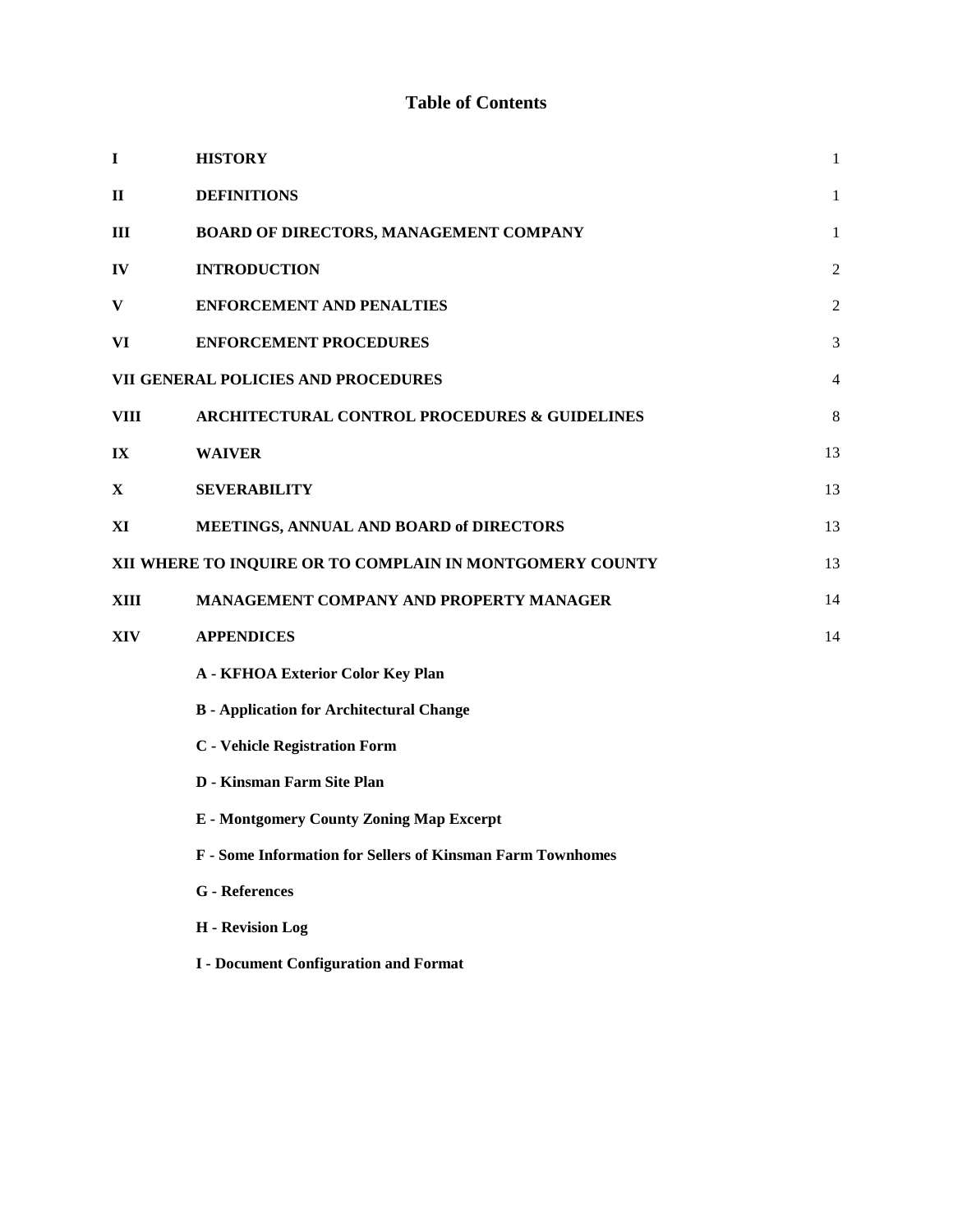#### **I - HISTORY**

Kinsman Farm (KF) was developed and constructed by the Stanley Martin Companies, Inc. (SMCI) between mid 1983 and late 1985. Prior to this, the property was known as Holly View. At its center is a 14-room home, now restored and on the county historic inventory, that is believed to have been built starting between 1780 and 1800. Earlier still, the land was part of Hardings Choice, a grant made to Charles Harding in 1737. The house and 80 surrounding acres, including various fruit orchards, were purchased in 1886, reportedly for \$75 per acre, by Colonel Oliver Dorrance Kinsman and his wife, the former Emma Richardson. Among previous owners were Joseph H. Bond, owner of the mill at nearby Burnt Mills, and James F. Meline, comptroller of the U.S. currency. Kinsman, a Civil War officer originally from Maine, was with General Sherman in his march to the sea and served on the staff of President Grant's Secretary of War. Kinsman's wife died in 1920 and Kinsman in 1929. The home was occupied by their daughters until 1971, part of the original Kinsman property having by then been sold and developed. Afterwards, heirs rented out the heavily-wooded property for about 10 years. Now, the old house on one acre is nearly surrounded by 82 townhomes whose architectural styles are named after the 4 daughters, Olive, Angela, Lucretia, and Elinor. The Owners of these 82 homes comprise the membership of the Kinsman Farm Homeowners Association (KFHOA). The townhomes are themselves nearly surrounded by mostly wooded areas which are part of the commonly-owned grounds of the KFHOA, as are two tributaries of Northwest Branch. The common areas (see appendix E) total about 7 1/4 acres. Altogether, about 10.5 acres are owned individually or in common by members of the KFHOA. On an adjoining remnant of the Holly View property, SMCI constructed 50 detached homes which are not incorporated into any homeowners association.

In March 1984 the first Board of Directors (BOD) began to manage the affairs of the KFHOA. Beginning with the first annual meeting of the KFHOA, directors elected by the Owners assumed management responsibility.

## **II - DEFINITIONS**

Definitions are generally as stated in the *Articles of Incorporation*, the *Declaration of Covenants, Conditions and Restrictions*, and the *Bylaws* of the Kinsman Farm Homeowners Association, Inc. These three documents are herein referred to as the founding documents. By law, copies of the founding documents and of this document must be provided by the seller to the prospective buyer of a home. By law, copies of these documents must also be provided by the owner to a tenant before the tenant executes a lease. Copies may also be obtained from the Management Company (See Section XIII).

## **III - BOARD OF DIRECTORS, MANAGEMENT COMPANY**

The Board of Directors (BOD) currently consists of five KF members who are elected by the membership during annual meetings. They serve staggered three-year terms unless specified otherwise before an election. From among its members, the BOD annually elects officers for a term of one year. The BOD serves to protect the common interests of the community, ensuring that KF remains a safe, healthy, comfortable, attractive, peaceful, and enjoyable place to live.

On behalf of the Association, the BOD engages the services of a professional Management Company to take care of such matters as: assessment fee billing, maintenance and repair of common property, collection of delinquent accounts, financial record keeping and tax filings, etc. It also assists the BOD in such areas as contracting for snow removal and landscaping services, and it provides the residents with a telephone number to report problems. The name and telephone number of the Management Company is provided herein (see MANAGEMENT COMPANY).

The BOD also has an attorney to answer legal questions from the BOD, to file liens, and to represent the Association in court.

## **IV - INTRODUCTION**

We are all grateful that the majority of the residents are attentive to the maintenance of individual and common properties, and comport themselves in such a way that our community remains a safe, healthy, attractive, and peaceful place to live. However, there are always a few who seem to need written and enforced laws, covenants,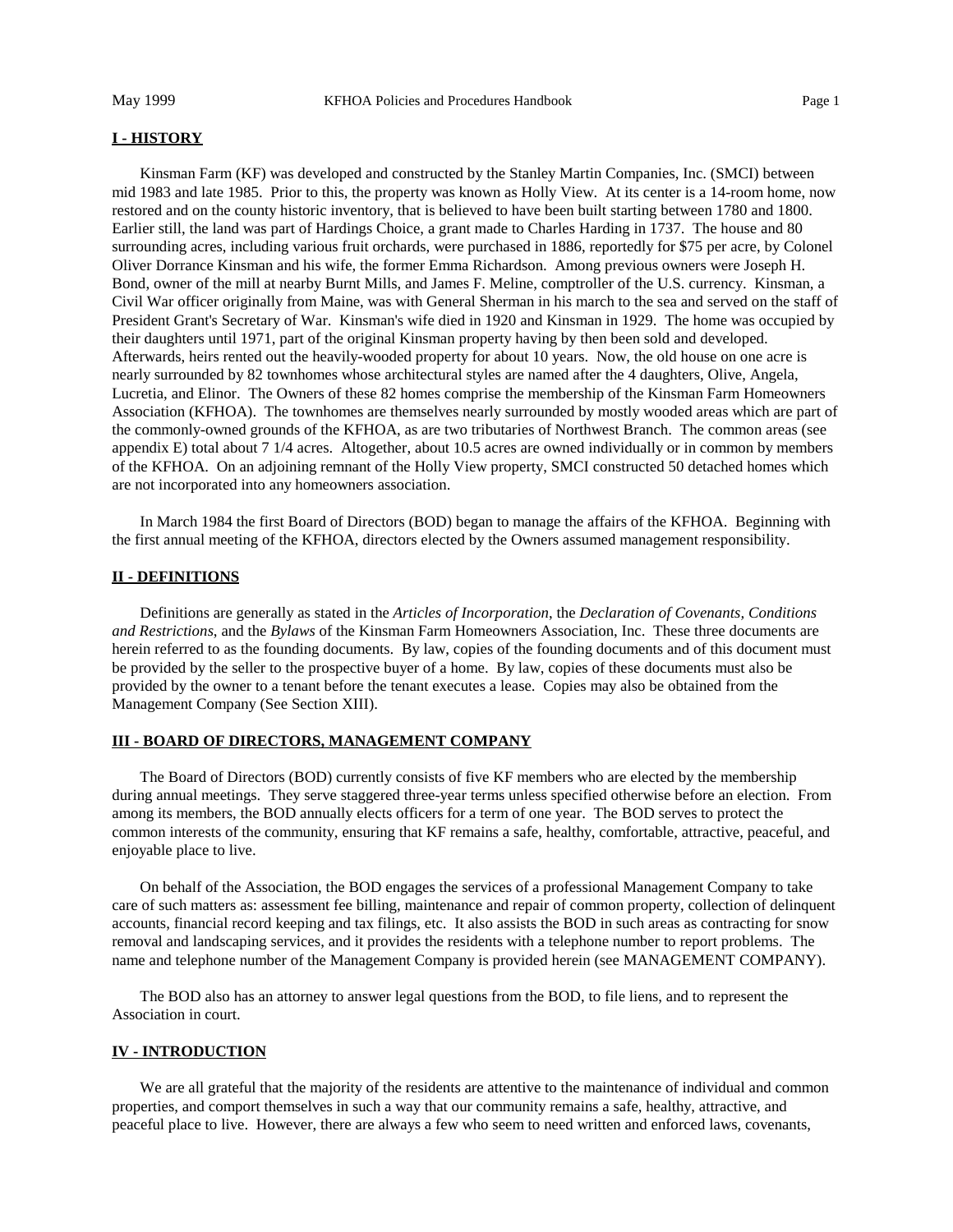rules, and regulations.

Accordingly, this handbook was prepared at the direction of the Board of Directors of the Kinsman Farm Homeowners Association (KFHOA). It is a summarization and interpretation of the founding documents as regards Use Restrictions and Architectural Control issues. The general rules and regulations that follow have been developed in accordance with the provisions of the founding documents, and the Maryland Homeowners Act. These rules and regulations are provided for the benefit and convenience of all KF residents, and apply to all Owners, tenants, family members, pets and guests.

If the townhouse is a rented dwelling, it is the legal responsibility of the Owner of record to furnish prospective tenant(s) with a copy of these Policies and Procedures, as well as of the founding documents. The Owner of record is responsible for compliance of tenant(s), guests and pets.

#### **V - ENFORCEMENT**

Residents are encouraged to resolve complaints among themselves. Maintaining open lines of communication is always a good idea. Chapter 16 of a very readable and useful book by Cora Jordan entitled *Neighbor Law: Fences, Trees, Boundaries & Noise* (see REFERENCES) provides very practical, low-key, but graduated approaches for handling a neighbor problem. If those approaches fail, residents are encouraged to individually or collectively pursue remedies available from governmental entities (see WHERE TO OBTAIN INFORMATION OR TO COMPLAIN IN MONTGOMERY COUNTY) or through Small Claims Court.

Any resident may lodge a complaint with the Board of Directors, seeking redress of any violation of the Policies and Procedures. In addition, the Property is periodically inspected by the Property Manager or by members of the BOD or of its committees. Individually and collectively they will endeavor to ensure compliance with these Policies and Procedures, regardless of the source of complaint.

Every attempt has been made to make the Policies and Procedures as non-restrictive and reasonable as possible. We hoped that these enforcement procedures will never have to be used. However, where other means to solve a problem have failed, the procedure below will be followed. Our founding documents empower the Board of Directors to develop and enforce these Policies and Procedures.

Each rule or group of rules has been assigned to a class of violation, and violating the rule may subject the offender to a penalty. As indicated below, an initial penalty is stated as a percentage of the current quarterly KFHOA assessment. For example, the quarterly assessment in 1999 is \$128. Therefore a Class A violation in 1999 can lead to an initial penalty of \$192.

The Classes and penalties are:

| Class<br>of | Initial Penalty for First Violation After Written Warnings |       |            |  |  |  |  |
|-------------|------------------------------------------------------------|-------|------------|--|--|--|--|
| Violation   | % of Assessment                                            |       | \$ in 1999 |  |  |  |  |
| A           | 150%                                                       | \$192 |            |  |  |  |  |
| B           | 100%                                                       |       | \$128      |  |  |  |  |
| C           | 50%                                                        |       | \$64       |  |  |  |  |
| D           | 25%                                                        |       | \$32       |  |  |  |  |
| E           | 10%                                                        |       | \$13       |  |  |  |  |

However, a penalty will be assessed only after due process procedures have been followed (See ENFORCEMENT PROCEDURES) and will be assessed against the Owner, regardless of whether the offender is a tenant, guest, or household member. Please note, payment of a penalty does not relieve an offender of the obligation of correcting the violation.

Other remedies may also be considered including, but not limited to, the following: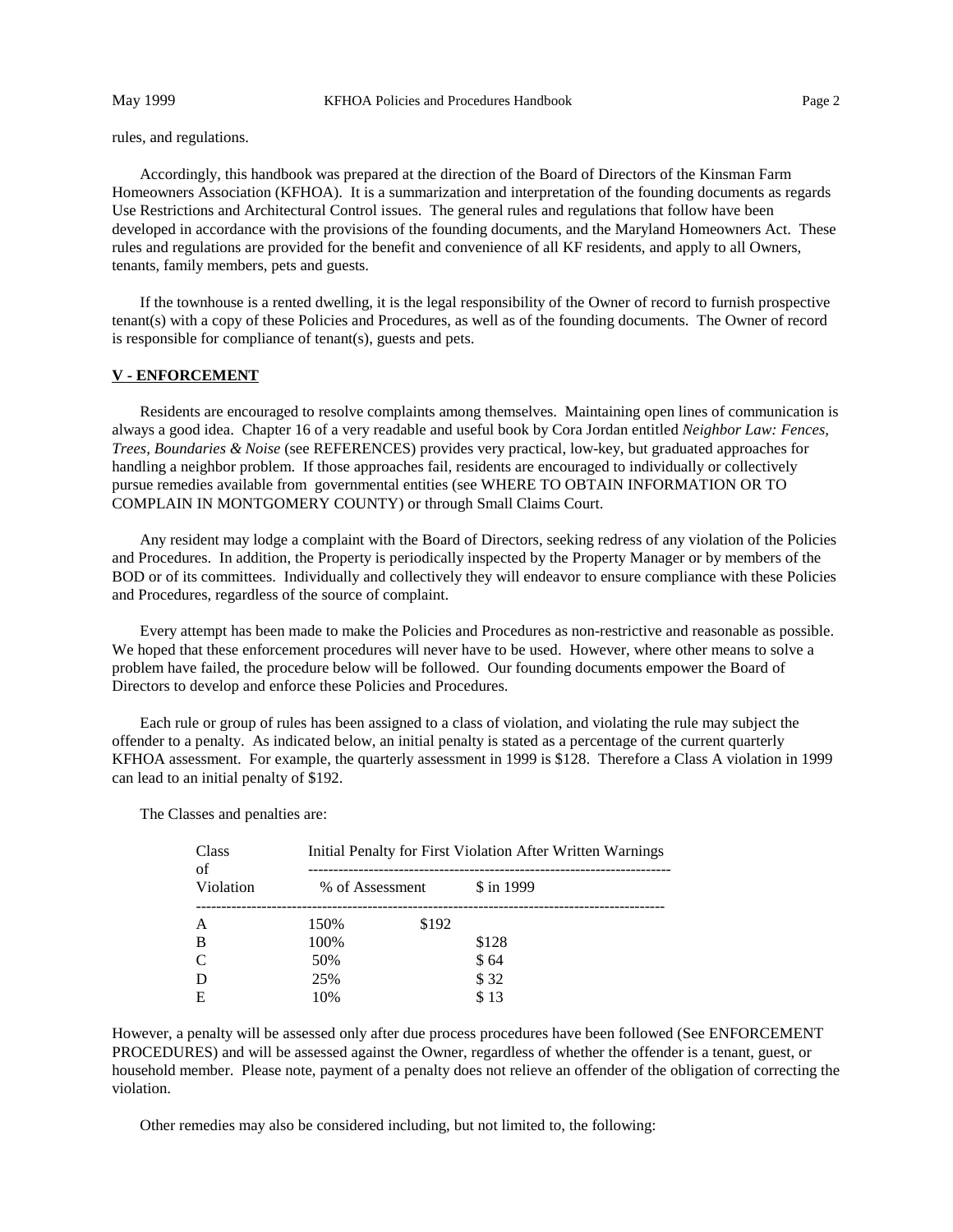B. Having the violation (i.e. architectural control violations or damage to common grounds) corrected at the Owner's expense.

C. Contacting proper authorities to impose civil or criminal penalties (for violations which are also infractions of Federal, County or State Laws).

D. Requiring any person whose pet is a nuisance to remove such pet from the property.

# **VI - ENFORCEMENT PROCEDURES**

Should any dwelling unit, or owner or lessee, be in violation of any rule, regulation, policy, guideline, covenant, or bylaw of the Association, the dwelling unit and its owner shall be subject to a penalty under the following conditions:

A. The BOD shall notify the owner of the dwelling unit by regular first class mail of the violation. The deposit of such mail with the United States Postal Service addressed to the last known address of the owner, and also copied generically to "Resident" at the unit address, shall satisfy this notice provision.

(1) The notice shall state that the owner is in violation of a particular any rule, regulation, policy, guideline, covenant, or bylaw, or other obligation.

(2) The notice shall clearly define the violation.

(3) The notice shall state that the owner of the dwelling unit must remedy the violation by taking appropriate action. If necessary for clarification, the notice may suggest or direct the corrective necessary to come into compliance.

(4) The notice shall state that an initial penalty shall be assessed against the dwelling unit should the violation not be remedied by a certain date; such date shall be no less than 30 days from the day the notice is mailed.

(5) The notice shall state that for each month thereafter, a monthly penalty shall be automatically levied against the unit until the violation is remedied.

(6) The notice shall state the amount of the initial penalty.

(7) The notice shall state that the levied penalties, if unpaid, shall constitute liens against the unit, and shall be collectible in the same manner that assessments are collectible.

(8) The notice shall advise the owner that he has the right to a hearing before the BOD to discuss or dispute the violation notice or penalty.

(9) The notice shall advise the owner that in order to dispute the violation charged or penalty assessed, the owner must request a hearing before the BOD.

(10) The notice shall state that in order to request a hearing, the owner must deliver a written request to the BOD or Management Company within twenty (20) days of the date of the notice.

(11) The notice shall be signed by one or more of the members of the BOD, or an agent of the Associations' Management Company, or legal counsel.

B. Should the violation not be remedied by the deadline set out in the notice, and no hearing having been requested, an initial penalty corresponding to the class of sanction shall automatically be levied against the unit. The BOD,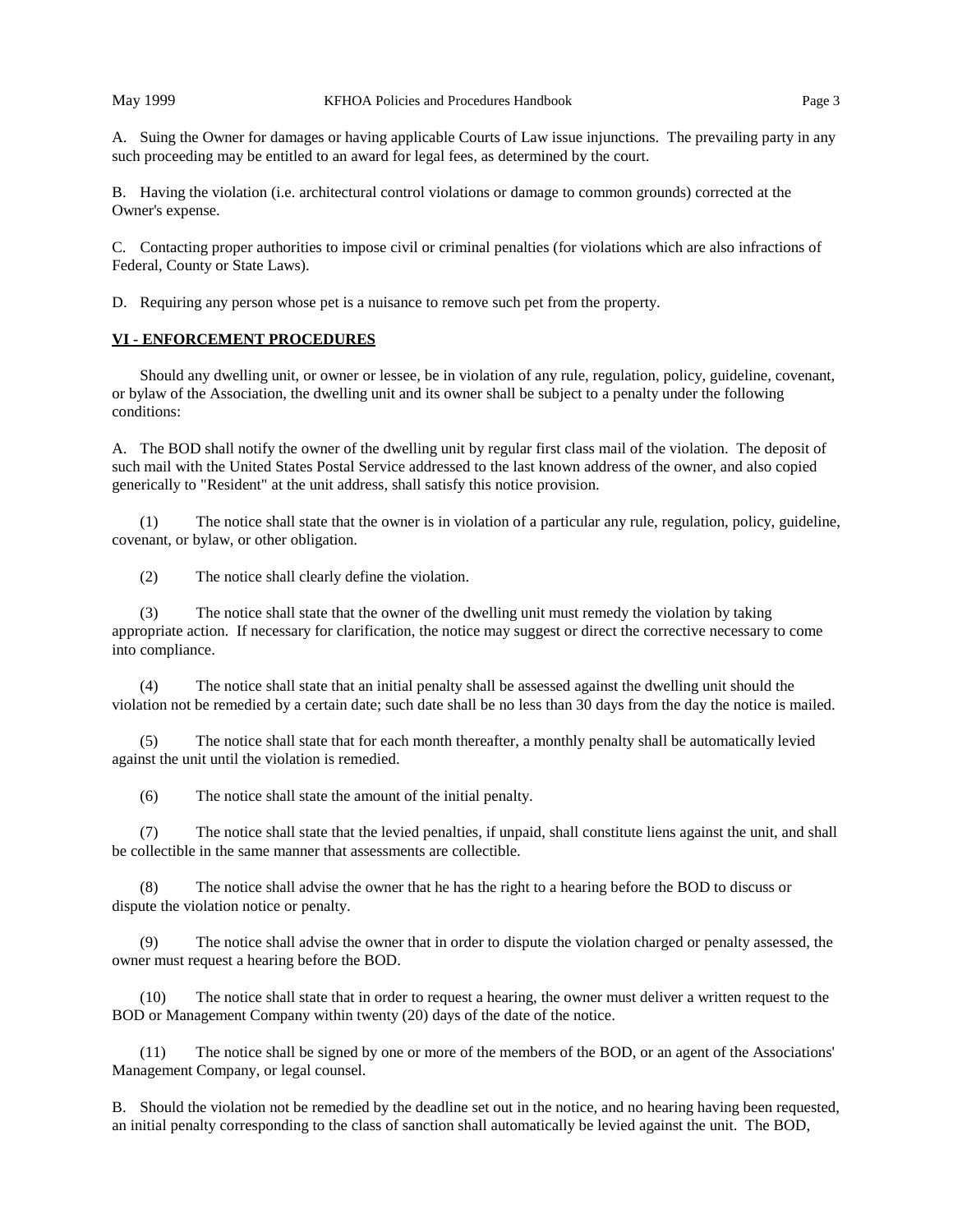through the Management Company, shall within five days thereafter notify the owner, by regular first class mail, at the owner's last known address, and the Association's attorney that the initial penalty has been levied. Should a hearing be requested, no penalty shall be assessed until after the hearing has been concluded.

C. Should a hearing be requested in writing within twenty days, the BOD shall schedule such hearing before the board at one of the board's regular meetings. The owner or the owner's authorized representative shall be given opportunity, not exceeding fifteen minutes, to present a defense to the violation charged or the penalty assessed.

D. Should an initial penalty be assessed, and the associated violation is not remedied within thirty days, for each month thereafter, a monthly penalty shall be automatically levied against the unit until the violation is remedied. The monthly penalty shall be an amount not less than 10% nor more than 150% of the current quarterly assessment. The exact amount of the monthly penalty shall be set by the BOD, depending upon the nature and extent of the violation. As each monthly penalty is levied, the BOD, through the Management Company, shall notify the unit owner by regular first class mail, at the owner's last known address, and the Association's attorney that the monthly penalty has been levied.

E. Said penalties, if unpaid, shall constitute liens against the dwelling unit, and shall be collectible in the same manner as assessments are collectible.

F. Should any dwelling unit be notified three or more times in a twelve month period of any violation of the same rule, regulation, policy, guideline, covenant, or bylaw, a maximum penalty equal in amount to the quarterly assessment shall be automatically levied against the unit, unless the BOD votes to cancel such penalty, the amount of such penalty to be determined by the BOD. Said penalty, if unpaid, shall constitute a lien against the dwelling unit, and shall be collectible in the same manner as assessments are collectible.

G. Collected penalties shall be added to the general revenue of the Association.

# **VII - GENERAL POLICIES AND PROCEDURES**

All provisions relevant to general policies and procedures contained, as applicable, in the founding documents of the KFHOA are incorporated in their entirety by reference in these procedures and guidelines.

# A. **Vehicles:**

(1) **Number of Parking Spaces:** Each of the 82 dwellings is entitled to the use of not more than two (2) automobile parking spaces, as near and convenient to said dwelling as reasonably possible, together with the right of ingress and egress in and upon said parking area. (Class D violation)

(2) **Vehicle Registration:** For each vehicle, the make, model, year, color, license tag number and state, and owner's name, address and phone must be furnished to the Management Company (see PARKING REGISTRATION FORM, Appendix C). Vehicles not registered with the Management Company, and regularly parked in the Association lots, are subject to towing and/or the imposition of Association penalties. (Class D violation)

(3) **Parking:** Except when loading or unloading, vehicles are to be parked only within the painted markings in the parking areas. Because the parking area is so near to the fronts of the homes, automotive exhaust can damage landscaping and easily infiltrate homes. Accordingly, back-in parking is prohibited except for your own vehicle(s) directly in front of your own home. Violators are subject to towing and/or the imposition of Association penalties. (Class D violation)

(4) **Commercial Vehicles** are not permitted in the community except when such a vehicle is actually engaged in loading or unloading or when used by the owner or operator actively engaged in work on the premises of the Association. A commercial vehicle is any motor vehicle and any trailer or semitrailer designed or used for carrying or storing freight or merchandise and every motor vehicle used in any way in the furtherance of any commercial enterprise. A vehicle that is greater than 19 feet in length or 8 feet in height, measured from the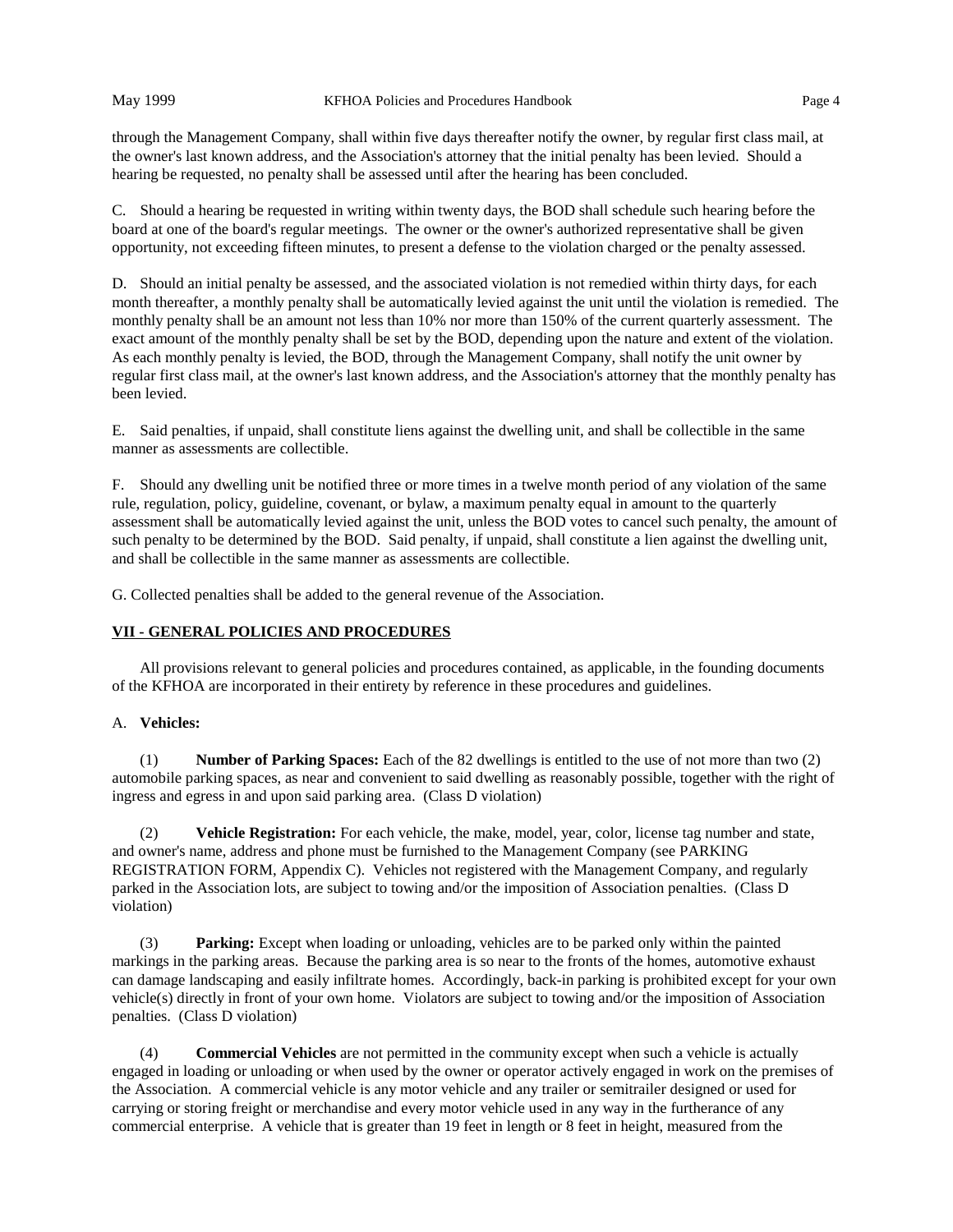extremes of the vehicle, racks, and load, is also defined to be a commercial vehicle. Infraction may result in towing and/or the imposition of Association or civil penalties. (Class C violation)

(5) **Motor Homes, Boats, Campers, House or other Trailers, and Recreational, Farm, Abandoned, Inoperable, or Improperly-Tagged Vehicles** shall not be parked in the common parking areas. Inoperable vehicles are defined to be vehicles which cannot readily be legally operated. Vehicles that remain unmoved for more than 21 days are defined as abandoned. Violations may result in towing and/or the imposition of Association or civil penalties. (Class C violation)

(6) **Towing Policy:** Vehicles found to be in violation of the above rules will be clearly marked (with a sticker or firmly-attached note) to notify the owner(s) that a violation exists. The owner(s) of a marked vehicle should immediately call the Management Company to resolve the situation. If the violation is not corrected, the vehicle may be towed from the community or reported to the police. The owner(s) of a towed vehicle will be responsible for payment of all towing and storage charges. Neither the Management Company nor the Association will be liable for any damages incurred during towing or storage. (Class C violation)

(7) **Immediate Towing:** In addition to the above, vehicles that block other vehicles, or are parked on unpaved areas or in fire lanes (except in the case of a bona-fide emergency) are subject to immediate towing and to the imposition of penalties. (Class C violation)

(8) **Vehicle Operation:** Operation of any motorized vehicle on unpaved areas is strictly prohibited. Bicycles, rollerskates, or skateboards operated by children over the age of seven (7) must be ridden only in the street and not in any other common area, including on the sidewalks. (Class D violation)

(9) **Vehicle Maintenance:** Residents may themselves clean, polish, or perform minor work on their vehicles in the parking areas. Examples of minor work are adding fluids, changing a tire, or replacing non-liquid expendables such as air filters, wipers, bulbs, plugs, etc. The parking area must not be littered, fouled, or discolored. (Vehicle owners may be billed for costs of clean-up or restoration necessitated by leaked or spilled fluids or greases.) Major repairs include such things as replacing drive-train components or body panels. Major repairs are not permitted within the development. (Class D violation)

# B. **Waste:**

(1) **Trash and Garbage:** In conformance with MC code, all containers for the storage and disposal of garbage or trash must be rigid containers made of a noncorroding material and have tight-fitting, overlapping lids to deter varmints. Plastic or paper bags alone are completely unacceptable for the storage and disposal of trash or garbage out-of-doors. Trash cans and recycling bins must be stored at the rear of the property or inside the dwelling unit at all times, except on collection day and late the previous evening, and may not be stored on front porches, stoops, or at the side of end units. Newspaper for recycling collection must be placed in a paper bag or tied with string. (Class D violation)

(2) **Household and Automotive Discards:** Discards other than regular trash and garbage, such as hazardous materials or large items (mattresses, furniture, wooden crates, appliances, tires, scrap metal, appliances etc.) are not collected as part of the regular collection. It is the resident's responsibility to promptly remove or arrange special pick-up for such items. (Class D violation)

C. **Noise:** Creation of any unreasonably loud, disturbing and unnecessary sound is not permitted. Please remember that party walls do not block low frequency sounds, and that bedroom windows are as near as 8 feet to the sidewalk and parking lot. Accordingly, this prohibition applies to inside as well as outside sounds, especially during your neighbors' quiet hours. (Class D violation)

D. **Noxious or Offensive Activity:** No noxious or offensive activity shall be carried out upon any Lot or any part of the Property, nor shall anything be done thereupon which may be, or may become, an annoyance or nuisance to the neighborhood, or which shall in any way unreasonably interfere with the comfortable and quiet enjoyment of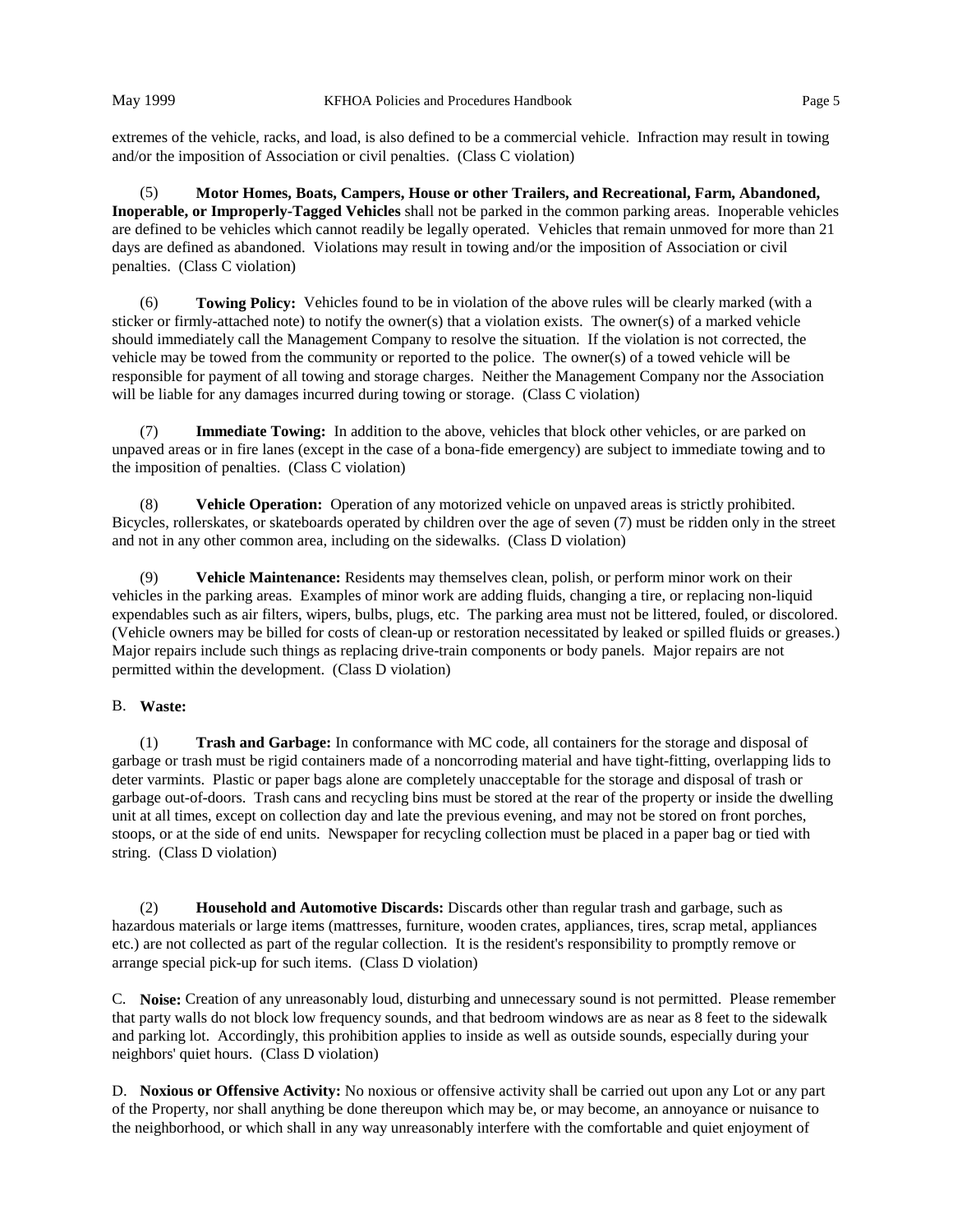each of the Owners of her/his respective dwelling unit, or which shall in any way increase the rate of insurance. A nuisance is defined as anything which is injurious to health, indecent or offensive to the senses, or an obstruction to the free use of property. (Class D violation)

### E. **Leases:**

(1) **License:** Owners who rent their dwelling must provide the Montgomery County rental facility license number to the Management Company. (Class A violation)

(2) **Provisions of Lease:** All leases shall be in writing and shall include the following provisions: (Class A violation)

(a) **Governing Documents:** The terms of the lease are subject in all respects to the provisions of the governing documents of the Association, and that any failure by the lessee to comply with the terms of such documents shall be a default under the lease. The lease shall further state that the Owner shall provide copies of such documents to the lessee. Governing documents include this document, the founding documents, and any future amendments, directives, or advisories that the Association from time to time may issue;

(b) **Subleasing:** The lessee shall not sublet the dwelling or any part thereof;

(c) **Term of Lease:** The initial term of the lease is for one (1) year minimum;

(d) **Eviction:** If the lessee fails to comply with the provisions of the governing documents, the BOD shall have the power (including power of attorney to act on behalf of the Owner) to terminate such lease, and/or bring summary proceedings to evict, for cause, any lessee in the name of the Owner. As between the Owner and the lessee, any costs incurred therein, including reasonable attorney's fees, shall be borne by the lessee.

(4) **Lease Agreement:** Within ten (10) days of occupancy, the Owner must provide the Management Company with a copy of the lease agreement. Leases made in violation of these provisions shall be voidable at the option of the BOD. (Class A violation)

F. **Non-Residential Purposes:** No part of the Property shall ever be used or caused to be used or allowed or authorized in any way, directly or indirectly, for any business, commercial, manufacturing, mercantile, storing, vending, or other such non-residential purposes. (Class A violation)

G. **Professional Office:** A professional office may be maintained in a dwelling, provided that such maintenance and use is limited to the person actually residing in the dwelling and, provided, further, that such maintenance and use is in strict conformity with the provisions of any applicable zoning law, ordinance or regulation, and with the founding documents. As used in this Section, the term "professional office" shall mean rooms used for office purposes by a member of any recognized profession, including doctors, dentists, lawyers, architects and the like, but not including medical or dental clinics. (Class A violation)

H. **Common Areas:** Users of the common areas should tidy up the area after use. This includes the removal of toys, lawn furniture, refuse, equipment, etc. from the common areas. Additionally, nothing may be installed or planted in the common areas without written Board approval. Large outdoor parties, receptions and other activities where many people will be using the common area must be approved by the Board prior to the activity. No vehicles may be driven or parked on any unpaved area. (Class C violation)

I. **Swimming Pools:** Outdoor temporary or inflatable pools are to be used only on private property and must be removed and stored after use. (Class E violation) Permanent pools are not permitted. (Class A violation)

J. **Tot Lot Area:** All children using the equipment in the tot lot area must be accompanied by a parent or guardian. Guest use of the tot lot is permitted only if accompanied by a resident of the KFHOA. Smoking, alcoholic beverages, abusive language, abuse of equipment, and glass or metal beverage containers are not permitted in that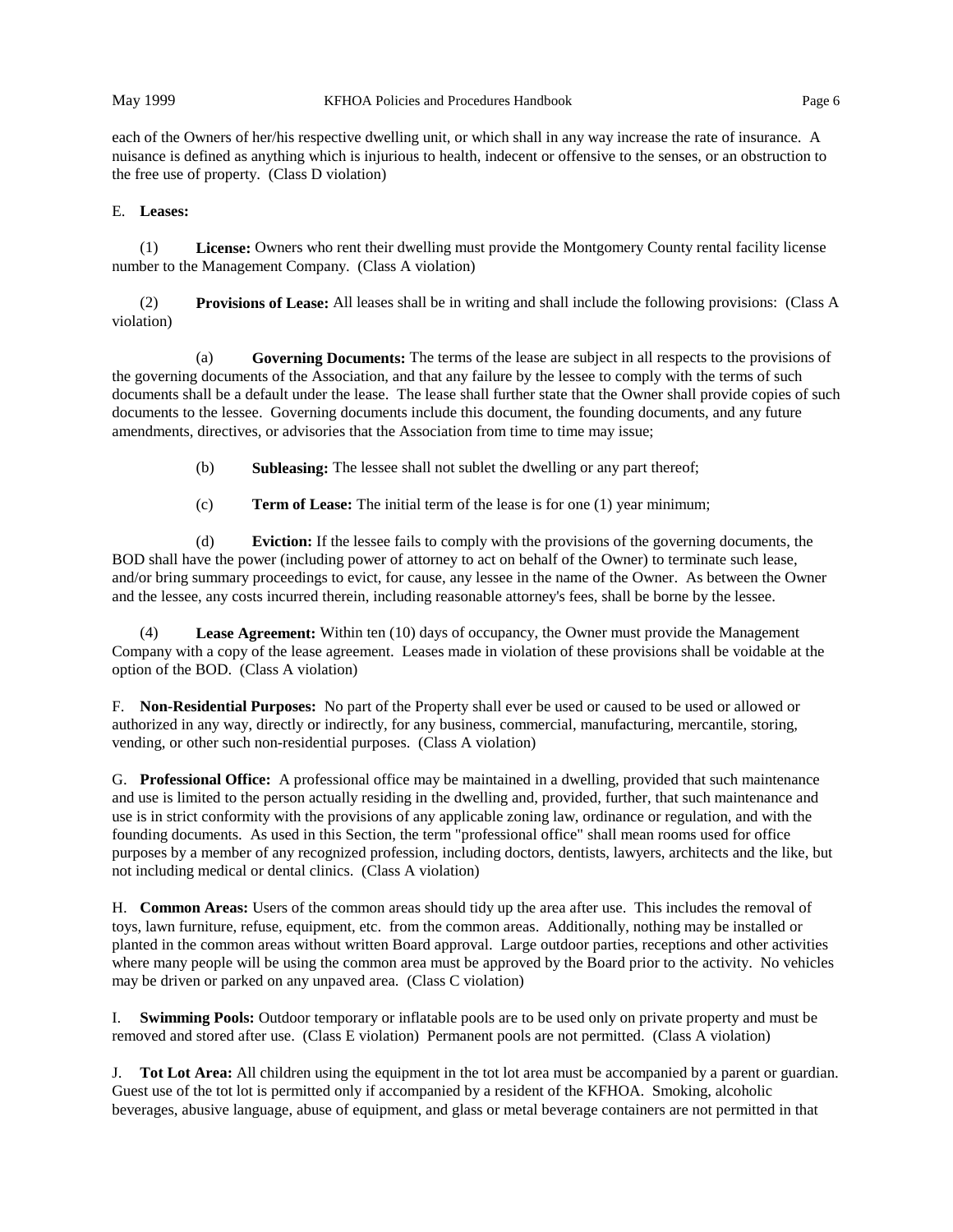area. Each user is responsible for cleaning up and removing his/her trash and belongings from the premises. The tot lot closes at dusk. (Class D violation)

K. **Airborne Objects:** Ball-playing of any kind, or sailing frisbees and the like, is prohibited on or near the parking areas. (Class D violation)

L. **Pets:** No animals, livestock or poultry of any kind shall be raised, bred or kept on the Property, except that dogs, cats or other household pets may be kept subject to the Montgomery County Code and provided they are not kept, bred or maintained for any commercial purpose, or in unreasonable numbers. Notwithstanding the foregoing, no animals or fowl may be kept on the Property which result in an annoyance or are obnoxious to residents in the vicinity. (Class D violation)

M. **Sale/Rent Signs:** No sign or billboard of any kind shall be displayed to the public view on any portion of the Property or on any Lot, except one (1) sign for each building site, of not more than eighteen inches (18") by twenty-four inches (24"), advertising the Property for sale or rent. (Class D violation)

N. **Outdoor Burning and Fireworks:** Outdoor burning (other than the normal use of barbecues) is not permitted. Fireworks are prohibited by state and county codes. (Class A violation)

O. **Snow and Ice:** Snow removal from the parking areas is provided by a contractor to the Association. However, residents are responsible for clearing snow and ice from sidewalks. For traction on ice, the use of kitty litter or sand is recommended. (Class D violation)

P. **Damage:** Damage to buildings, grounds (landscaping), recreational facilities, other common areas, or equipment by any Owner, tenant, guest, family member, or pet is the responsibility of the Owner. Charges for repairs may be assessed in addition to a penalty. Owners are fully responsible for the actions of their tenants, family members, guests, and pets, and shall be held accountable for any damage done to common property. (Class C violation)

Q. **Governmental Code Compliance:** Infractions of Federal, State, or County law are subject to civil or criminal penalties via the proper authorities, and are considered to be also a violation of the KFHOA Policies and Procedures. The Class of penalty for such an infraction shall be determined by the BOD depending upon the nature and extent of the particular violation. (Class A violation, maximum)

R. **Founding Documents Compliance:** Infractions, not otherwise specified in this document, of the founding documents of the KFHOA are also a violation of the KFHOA Policies and Procedures. The Class of penalty for such an infraction shall be determined by the BOD depending upon the nature and extent of the particular violation. (Class A penalty, maximum)

# **VIII - ARCHITECTURAL CONTROL PROCEDURES & GUIDELINES**

For Owners considering alterations to the exterior of their homes, the following review procedures and guidelines have been established by the Architectural Control Committee (ACC) and adopted by the Board of Directors (BOD) of the Kinsman Farm Homeowners Association (KFHOA). These provisions and the committee representing same have not been designed to stifle individuality and creativity in design and features nor to establish supremacy. Instead, if properly applied and enforced, these provisions are designed to comply with Montgomery County (MC) codes and protect the property value and enhance the outward appearance of all homes in the community. All residents and Owners must adhere to these provisions or risk having to remove or correct unapproved alterations or alterations not meeting these provisions at their own expense. Your cooperation is needed and greatly appreciated.

## A. **General**

All provisions relevant to the architectural review process and procedures contained, as applicable, in the founding documents of the KFHOA are incorporated in their entirety by reference in these procedures and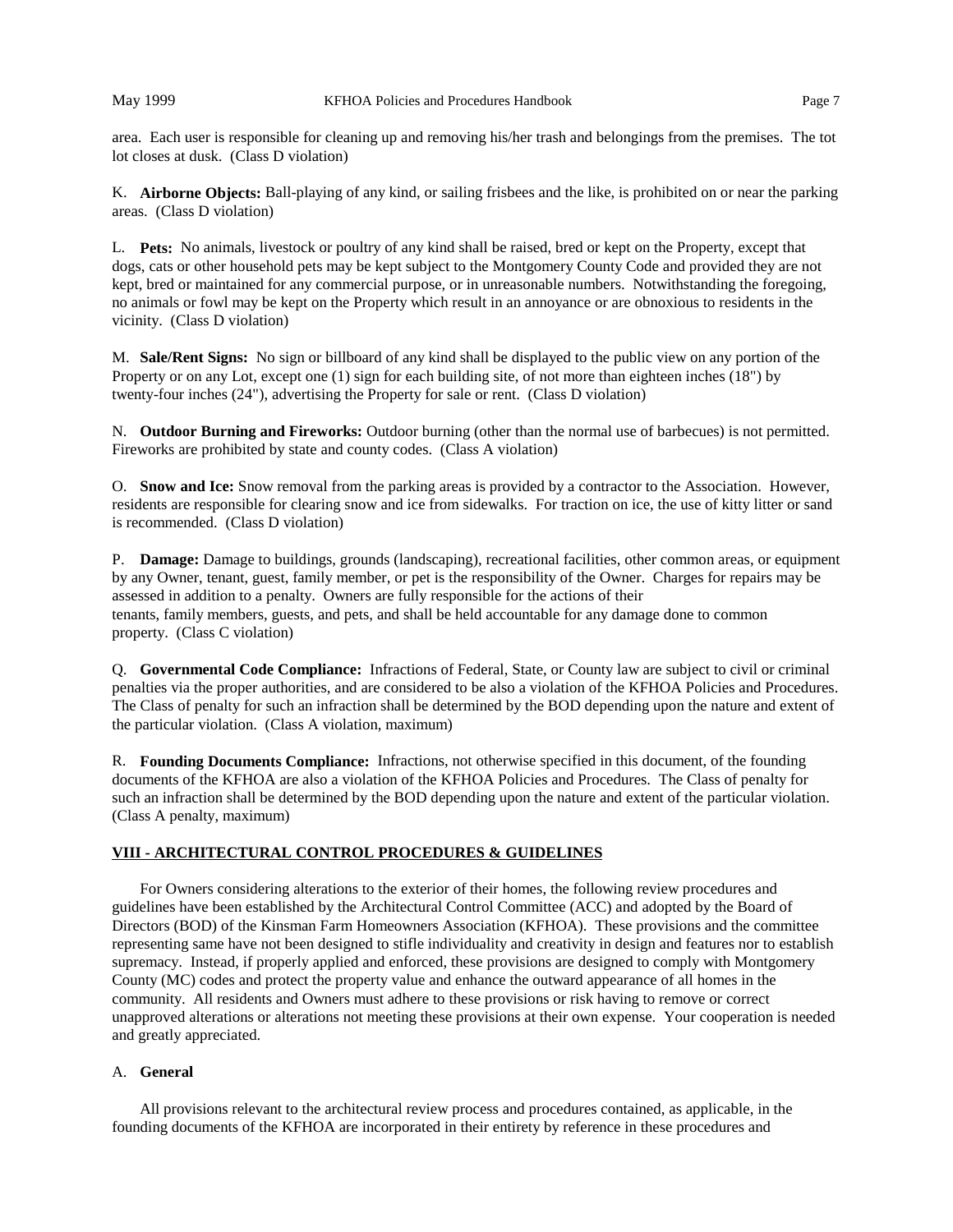guidelines. The procedures and guidelines listed below are not to be applied retroactively to any approved architectural change received and acted upon by the BOD before the respective issue dates.

# B. **Procedure for Requesting an Architectural Change**

(1) **Application Form:** Owners wishing to make changes, additions, or alterations subject to architectural review must submit the proper written application (use a copier to reproduce Appendix B), with all appropriate sections completed, to the chair of the ACC through the Management Company under contract to the BOD. (Class A violation)

(2) **Oral Requests:** Oral requests will not be considered, but should you have questions, you may call the property manager assigned by the Management Company to Kinsman Farm.

(3) **Revisions:** Each change, addition, or alteration must be specifically approved even though the intended alteration or improvement conforms to the KFHOA's founding documents or these guidelines. This is true even when a similar or substantially identical alteration or addition has been approved previously. (Class B violation)

(4) **Governmental Permits:** Approval of any project by the KFHOA does not waive the necessity of obtaining the required governmental permits, and compliance with requirements of the MC Planning Board. Construction work (e,g., fences, decks, house additions, etc.), in general, requires permits, copies of which must be submitted with the application. Obtaining a governmental permit does not waive the need for KFHOA approval. (Class B violation)

(5) **Building Codes:** The KFHOA will not knowingly approve a project which is in violation of the local building or zoning codes. The burden of determining whether an application is in violation of the local building or zoning code rests solely on the applicant.

(6) **Supporting Information:** The burden rests with the applicant to demonstrate the acceptability of the proposal. Applicant may submit with the application any materials such as exhibits, petitions, photographs, experts' statements, and the like that the applicant deems necessary. An applicant may request an opportunity to appear before the ACC, along with any witnesses the applicant desires to have testify. The ACC can request additional materials as needed.

# C. **Application Review Procedures**

(1) **Time Limit:** The ACC shall act upon any properly submitted and completed application within such time as to allow for BOD review, action, and notice to the applicant of its decision within thirty (30) days from receipt of the completed application. The BOD usually meets monthly, but will meet as necessary to consider and vote on ACC recommendations on the application within the allowed 30-day period. The period of thirty (30) days shall begin from the date the application is received and date-stamped by the KFHOA's management agent.

(2) **ACC Function:** The function of the ACC is to: (a) ensure that applications are complete, (b) ensure that the application demonstrates compliance with local codes and these guidelines, and (c) make recommendations as to the disposition of the application to the BOD. Only the BOD may formally approve (with or without conditions) or disapprove an application for architectural change.

(3) **BOD Deliberations:** The BOD shall consider and vote on architectural applications, as necessary, in any BOD meeting. These meetings shall be subject to all provisions of the founding documents concerning meetings of the BOD.

(4) **Changes:** If the applicant desires to make changes during construction, a revised application must be submitted to the ACC and acted upon by the BOD before these changes are made, unless there is judged to be an imminent threat to health and safety. BOD action on revised applications must be completed within 15 days.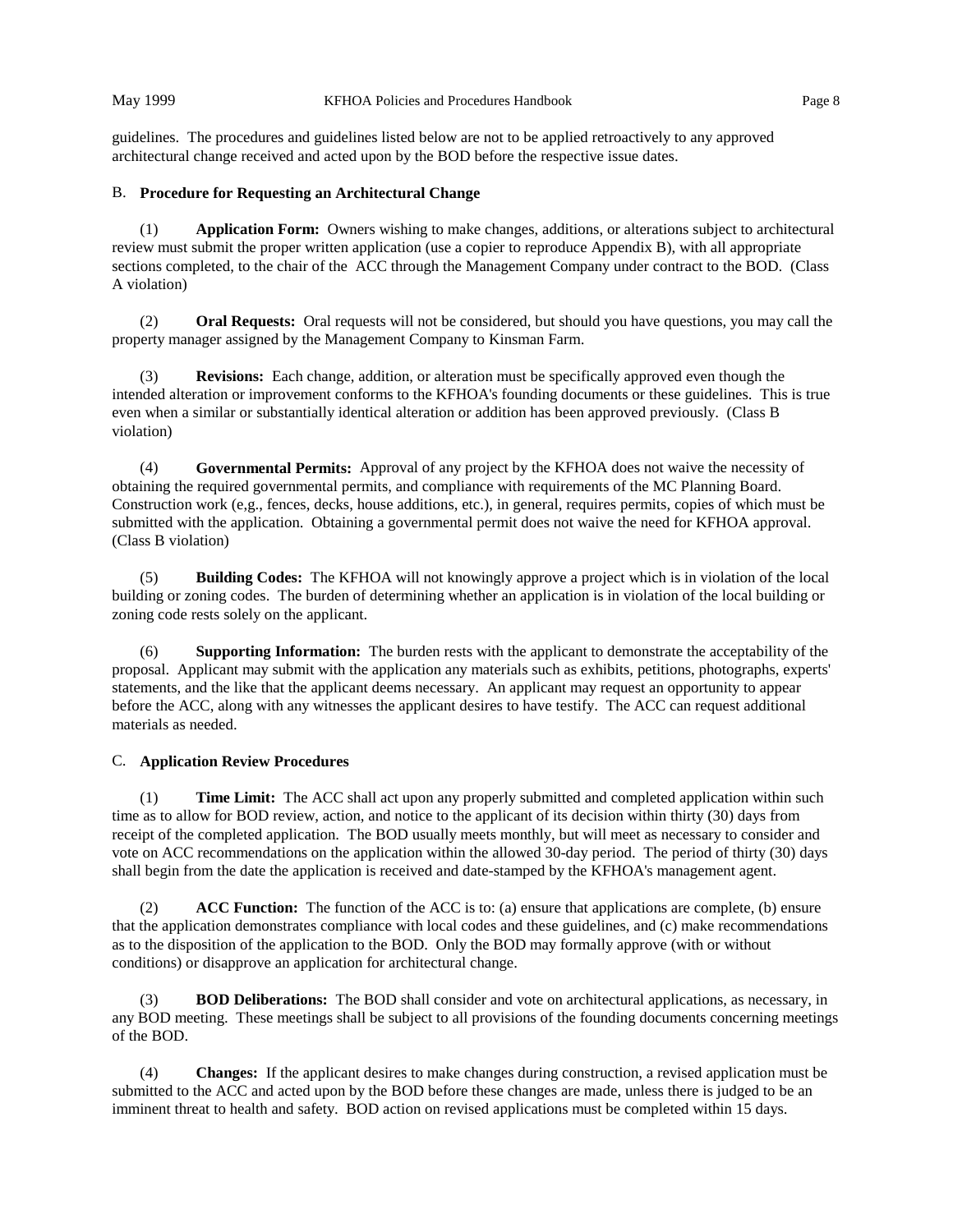(5) **Time Limit:** All approved items on the application must be completed within six (6) months of the date of BOD approval, except that the BOD may grant extensions where completion is impossible or is the result of matters beyond the control of the Owner or builder. A maximum of one extension may be granted and can last no more than six (6) months. If approved alterations or improvements are not completed within the original or any extended six-month period, the Owner must reapply for BOD approval before further work is undertaken. (Class B violation)

# D. **Follow-Up to Architectural Review**

(1) **Decision:** The applicant shall be informed in writing of the BOD's decision either directly or through its management agent.

(2) **Default Approval:** If the applicant fails to receive a reply indicating a decision or request for further information concerning his/her application within thirty (30) days as defined above, the request shall be considered to be approved.

(3) **Rejection:** If an application is rejected by the BOD, the reason(s) for disapproval shall be stated as part of the written decision. The applicant may request reconsideration if new or additional information which might clarify the request or demonstrate its acceptability can be provided. An applicant must request such reconsideration from the ACC before the applicant may appeal a decision with the BOD.

**Reapplying:** If the application is denied again by the BOD, the application is no longer valid and the applicant must wait at least one (1) month before an application concerning the same alteration or improvement can be submitted.

(5) **Monitoring:** If the application is approved, the ACC must monitor compliance with any conditions established by the BOD. The ACC must also monitor that the applicant builds to and does not alter his/her design or substitute materials not approved in the original application, and check that the applicant did obtain all necessary governmental permits.

### E. **Architectural Design Rules and Guidelines**

Other than routine maintenance, no improvements, alterations, repairs, change of paint colors, excavations, changes in grade, or other work that in any way alters any Lot or improvements located thereon from its natural or improved state shall be made or done to the exterior of any dwelling without the prior review of the ACC and the approval of the BOD. (Class A violation)

# (1) **Building Alterations and Additions and Detached Structures**

(a) Any additional or exterior alterations to an existing building or new detached structure must be compatible with the design character and color key plan of the original building and have the approval of the BOD. (Class A violation)

(b) Only materials that correspond to the original building materials or are compatible with the architectural design of the community will be approved. (Class A violation)

(c) Only those areas that are painted or stained on the original building may be repainted or restained. The color must be is in compliance with the color key plan shown in Appendix A. Unpainted surfaces shall require approval to be stained or painted, except that masonry exterior can be painted to match the same color and shade of the existing siding. (Class A violation)

The following sections provide guidelines for making modifications or additions to specific exterior features on your dwelling at Kinsman Farm. Contact the ACC on guidelines for features not mentioned.

i. **Attic Fans:** Electrically-powered attic fans do not require ACC review or BOD approval provided: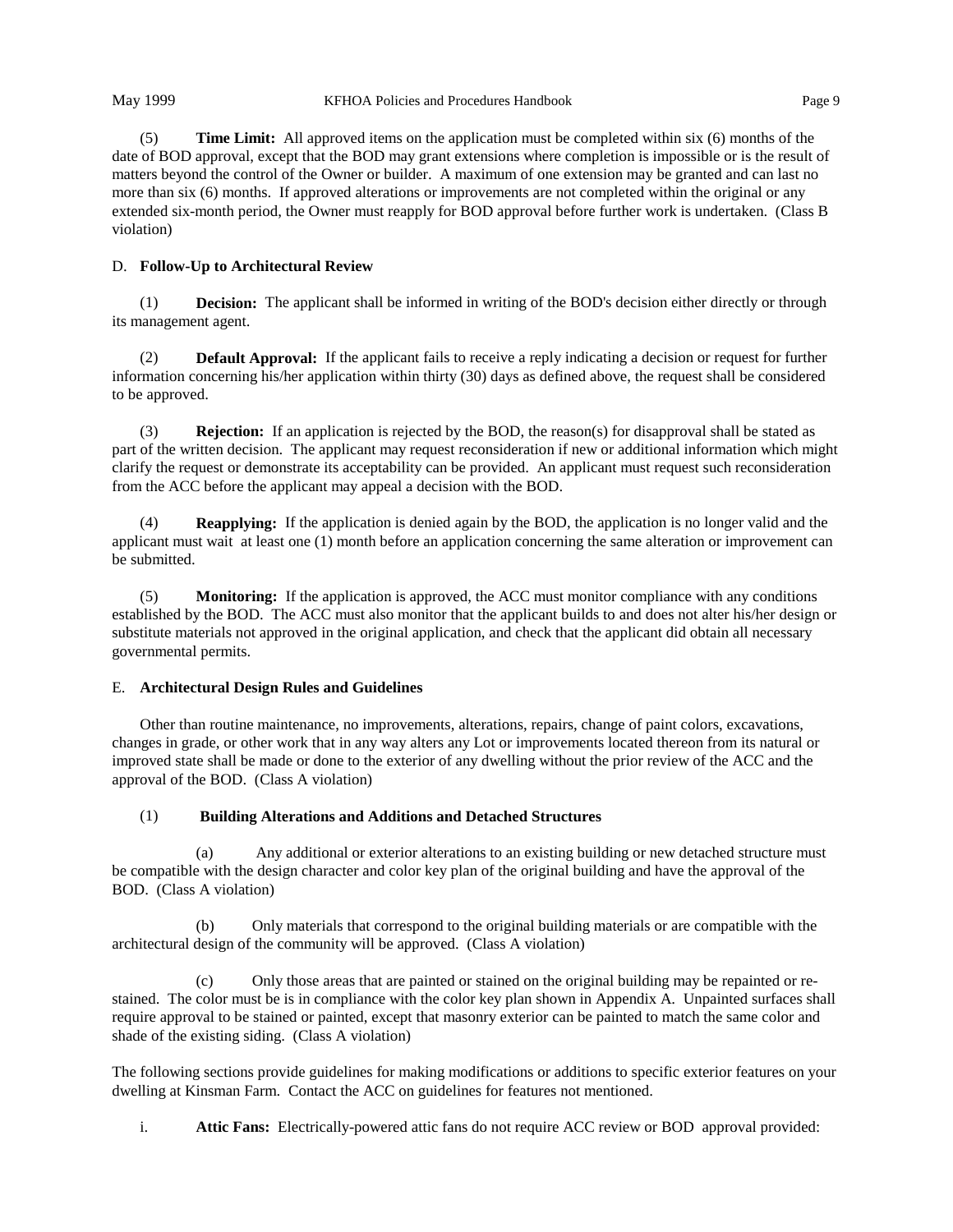(a) they are mounted on the rear roof of the house, (b) they extend no higher than 24 inches above the roof's surface, and (c) they do not extend above the peak of the roof. (Class A violation)

ii. **Patios:** Patios may only be placed in backyards, but do not need ACC review or BOD approval if they satisfy the following: (a) no alteration in drainage results; (b) the patio material is nondegenerative (e.g., stone, concrete, slate, brick, etc.); (c) the existing privacy fencing installed by the builder remains unaffected; and (d) no permanent above-ground extensions of the patio ( e.g., lighting, planters, etc.) protrude beyond the property boundary. (Class B violation)

iii. **Decks:** Decks must follow the design and character of the original building. Plans for decks must be reviewed by the ACC, approved by the BOD, and reflect the following: (a) compliance with MC codes notwithstanding any specification established herein; (b) use of pressure-treated or redwood material; (c) railing must not exceed 42 inches in height; (d) deck length must not exceed 12 feet from the house back wall, and deck width must be set back 2.5 feet from side property boundaries if there is no interference with a window, otherwise, set back at least 6 inches; (e) wood must retain its natural color (i.e., no painting), but may be coated with a clear or lightlytinted/toned deck treatment; (f) privacy screening is not permitted on a second-story deck; (g) must retain existing privacy fencing installed by the builder; (h) no permanent above-ground extensions of the deck (e.g., lighting, planters, etc.) protruding beyond the deck edge and/or railing; and (i) awnings, arbors, or other permanent shading devices require separate ACC approval. End units may not construct decks that wrap around the side of their dwelling. (Class B violation)

The ACC recommends, but does not require, that the deck be free-standing in accordance with the specifications of Prince Georges County (PGC), which are more stringent than those of Montgomery County. PGC would disallow using the existing house to provide structural support for the deck unless the design and construction were approved and supervised by a registered Professional Engineer.

iv. **Sheds:** Sheds require ACC review and BOD approval and will only be approved if in compliance with the following: (a) placed in backyard only; (b) floor area may not exceed 16 square feet; (c) obscured from view of adjoining Lots and streets by the privacy fence or by an appropriate screen approved by the ACC; and (d) color that is in harmony with the surroundings. Otherwise, sheds, kennels, runs, pens, or any other temporary structure are prohibited as outlined in the founding documents. (Class B violation)

v. **Storm Doors and Windows:** No storm and/or screen door will be approved unless they are fullview or lower crossbuck style, or substantially similar to one of these two styles yet consistent with the design character of the community. Only insect screen or glass shall be in the opening -- no mesh, grill, or bars. Color must be either white, black, or compatible with the existing door, trim, and siding colors and must be noted in the application. Security doors and window grates and/or bars installed on the exterior of the house require ACC review and will be approved by the BOD on a case-by-case basis. (Class A violation)

vi. **Fences and Walls:** Fences are permitted only in the rear of the home and only to the rear house line, except that corner Lots may extend a fence to the side Lot line which is not a shared Lot line with another KFHOA Owner. Fences must also meet these specifications: (a) must not exceed six (6) feet in height; (b) must match existing privacy fencing (which is to be retained if at all possible) in style, color, and construction materials; and (c) must be installed on wood posts that are rot resistant. All hedges, shrubs, and plants used as fencing shall require review by the ACC and approval by the BOD when exceeding three (3) feet in height. No chain link fencing is allowed. Retaining walls will not be approved when they alter drainage patterns in a way deemed adverse to adjoining property, and must be constructed with treated timber, brick masonry, or natural stone. (Class B violation)

vii. **House Exterior, Walls, Trim, etc.:** Siding and roof shingles shall be maintained with the color and shade for the existing elevation on file with the ACC and shown in Appendix A. Shutters and window and door trim must be maintained with the original color and shade for that elevation as shown in Appendix A. (Class A violation)

Replacement siding must have a pseudo-wood-grain finish and duplicate or very closely match the profile and color of the original siding as described in Appendix A. The original siding is double 4.5 inch "Dutch Lap" style. Double 4 inch or 5 inch "Dutch Lap" are also acceptable. If the replacement siding is made of aluminum, vinyl, or steel,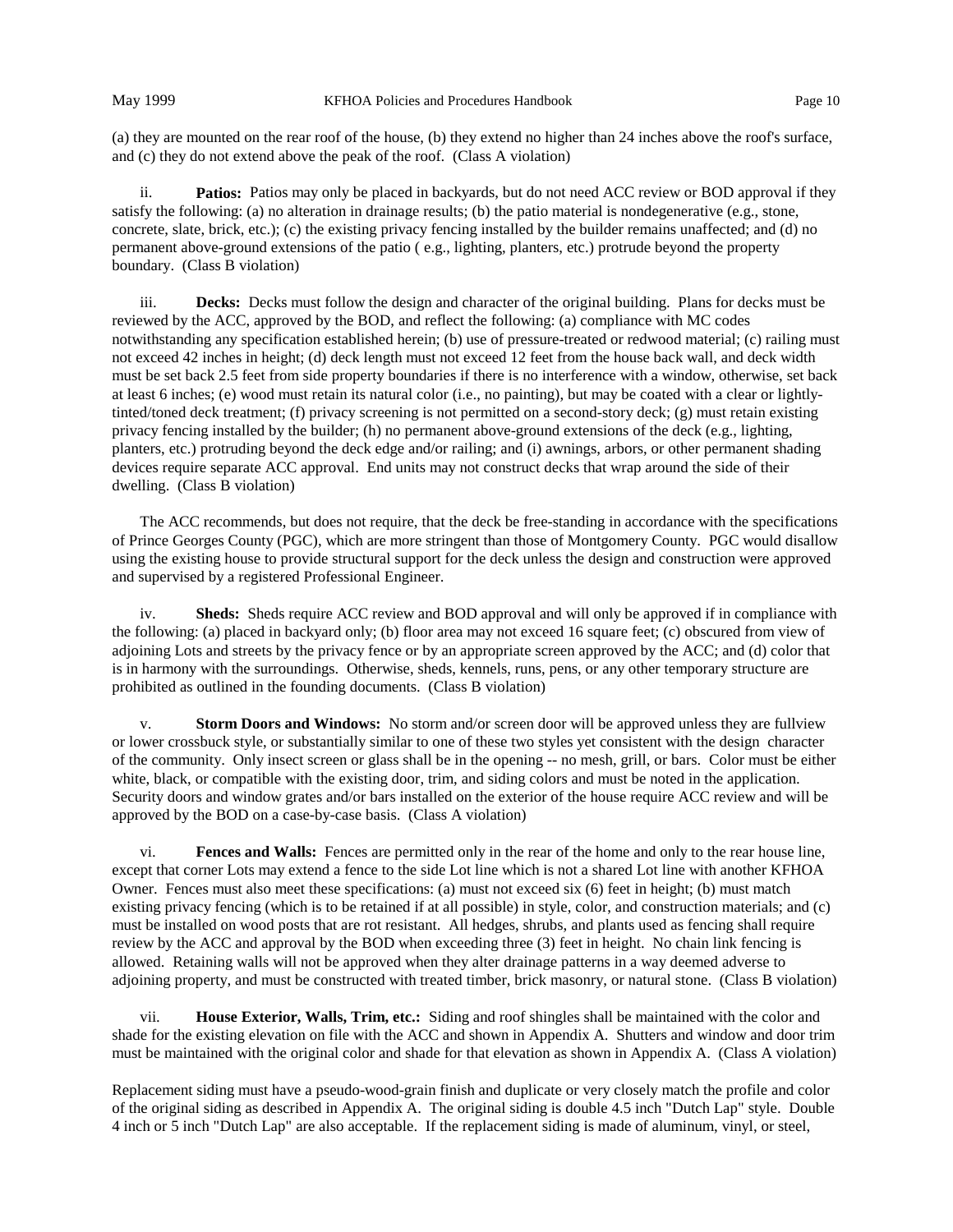thicknesses of at least 0.019, 0.042, and 0.017 inch, respectively, are recommended. A sample of the proposed replacement siding must be submitted with the application to the ACC for color and style approval. (Class A violation)

## viii. **Antennas/Satellite Dishes and Cables:**

(a) No exterior antennas or satellite dishes may be erected. Pursuant to the Telecommunications Act of 1996 and regulations set forth by the Federal Communications Commission (FCC), exceptions are made for video reception via direct broadcast service (DBS) and multipoint multichannel distribution (MMDS) satellite dishes and traditional rooftop antennas. However, the KFHOA has an obligation to maintain aesthetic harmony throughout the community. Accordingly, the ACC requires measures to minimize visual intrusiveness of the dishes or antennas. (Class A violation)

(b) A rooftop antenna of a reasonable size, as established by applicable codes, and a DBS or MMDS satellite dish of no greater than one (1) meter in diameter are permitted on Lots, provided that the Owner implements certain measures to minimize the visual intrusiveness of the antenna and/or dish. (Class A violation)

Measures approved by the ACC are as follows:

1) Dishes and hardware shall be of standard manufacturer's colors such as grey, brown and off-white. Exceptions to this will be considered on a case-by-case basis. (Class B violation)

2) For yard installations, the nonreceiving sides of the dish shall be screened with evergreen bushes not less than three (3) feet in height above the base of the dish. (Class B violation)

3) Antennas shall be placed, to the extent feasible, in locations where they are not visible from the street immediately in front of the dwelling, if this placement will permit reception of an acceptable quality signal. (Class A violation)

4) Masts to which an antenna or satellite dish are attached may not exceed a height greater than twelve (12) feet above the roof line. (Class A violation)

5) No cable, antenna or other lead wires are allowed on the exterior walls of the house unless these wires run out of the soffit and behind the down spout so as not to be seen. (Class C violation)

6) Once installed, antennas, dishes, cables and screening measures must be maintained in good order and appearance. (Class D violation)

c) The standard ACC permit process is not required to install the aforementioned antennas and dishes. However, failure to implement any or all of the measures listed above shall be construed to be a violation of the guidelines and shall be subject to enforcement proceedings. Owners wishing to install such antennas or dishes are encouraged to contact the ACC prior to installation, to forestall any possible misunderstandings.

ix. **Playground Equipment:** Exterior playground equipment that extends above any fencing is prohibited from all areas except those designated by the KFHOA, unless approved by the BOD. (Class C violation)

x. **Minimum Appearance Standards:** It is the responsibility of each Owner to maintain the exterior portions of her/his dwelling and Lot to include wood, siding, roof, gutters, downspouts, fences, shrubbery, lawns, etc. Paint and stain must be maintained in uniform and good repair (with no peeling, chipping, cracking, or stains) on the trim, siding, firewalls, and fences. Lawns must be well kept with a uniform ground cover. To avoid an overgrown, unkept look, grass will be no more than 6 inches high. Dead shrubs and trees must be promptly removed. Live shrubs and trees must be pruned regularly. Items such as bicycles, toys, etc. shall not be left in the front yard or on the porch overnight. Fences and gates must be maintained in good repair. Properties must be kept generally free of debris. General exterior house appearances shall be maintained in uniform manner and in good repair (e.g., trim, shutters, downspouts, gutters, roof shingles, siding). (Class B violation)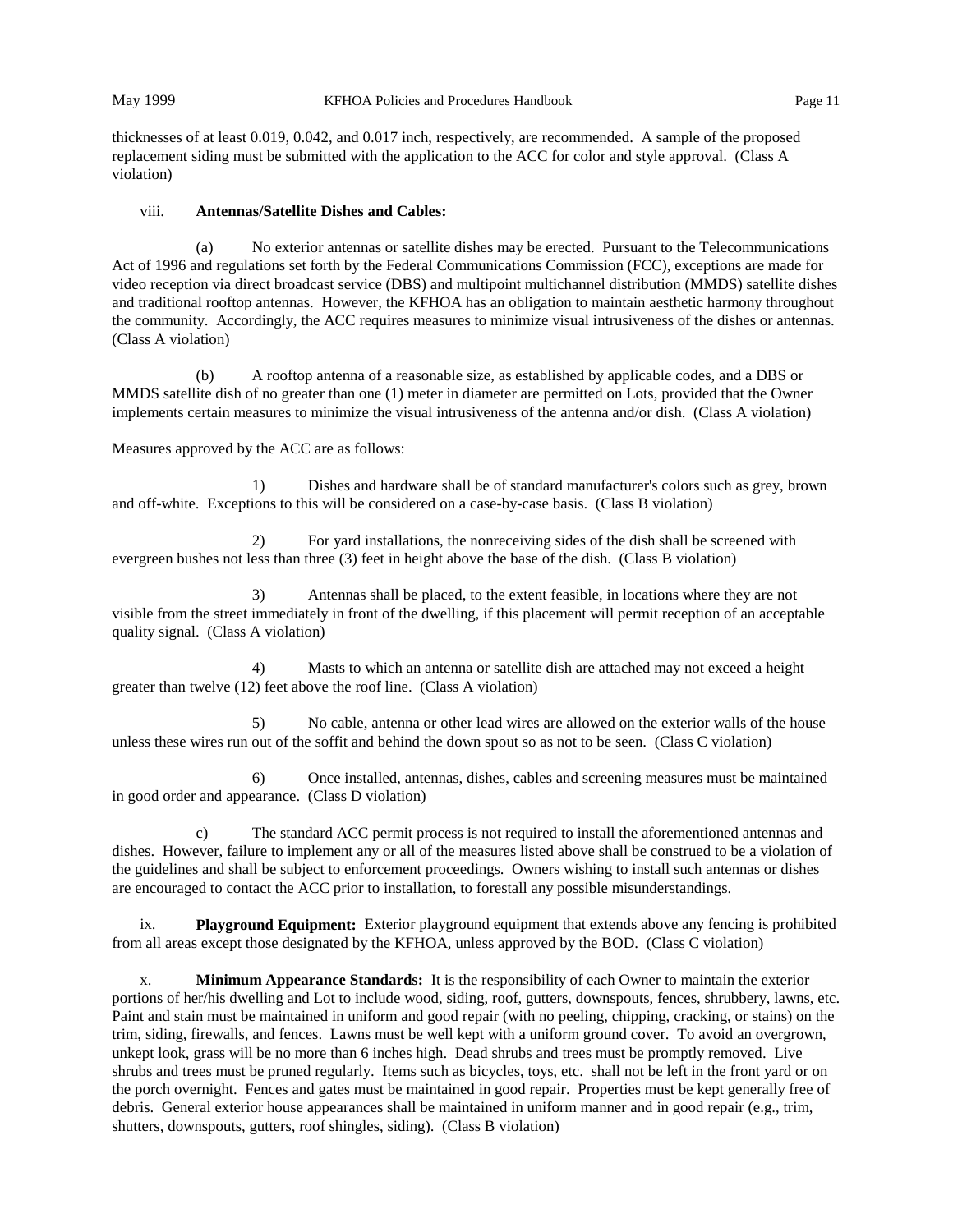xi. **Landscaping:** Vegetable gardening is prohibited in the front of all homes. Vegetable gardening in the rear of homes must be kept neat, and pests must be controlled. Should vegetable plants grow above 3 feet in height, there must be a fence or hedging obscuring the view of the vegetable plants from surrounding properties at ground level. Side vegetable gardens will be allowed for an end unit provided they are kept neat, the plants are appropriately staked and tied, and the garden does not extend over or onto the common areas. Shrubs and flowers are not to extend over the property line or over common area property or walks. (Class E violation)

xii. **Storage:** The unreasonable or unsightly storage of material shall not be permitted on patios, porches, decks, common grounds, parking areas, or behind, in front, or at the side of the dwellings. No property shall be used or maintained as a dumping ground for waste. Small recreation vehicles must be stored inside backyard fences below the fence line. (Class D violation)

xiii. **Firewood Storage:** Firewood shall be placed on private property in back of the dwelling on a platform or in a container away from the privacy fences and homes. This is necessary to prevent termites from migrating as well as to inhibit the infestation of rats and other animals. (Class D violation)

xiv. **Holiday Decorations:** Holiday decor is to be removed within 60 days after official holidays are observed. Permanent decorations are considered an architectural change to the dwelling and must be approved by the Architectural Change Committee. (Class D Violation)

xv. **Unit Maintenance:** Properties are to be maintained in a state of good repair by the Owner. If a maintenance problem exists with any individual dwelling which causes or could potentially cause damage to another individual dwelling, or to common area(s), or to their contents, or poses a safety hazard to the occupant(s) of another dwelling, or otherwise violates the founding documents, the Owner of the dwelling with the maintenance problem must take immediate action to remedy the condition. If an appropriate remedy is not made within a reasonable amount of time, the Board or its delegated management agent is authorized, following due process, to gain access to the property, remedy the condition, and charge the Owner for all related costs. A penalty may also be assessed against the Owner for failure to comply with this regulation. (Class A Violation)

# **IX - WAIVER**

No provisions of this Policies and Procedures Handbook shall be deemed to have been abrogated or waived by reason of any failure or failures to enforce the same.

# **X - SEVERABILITY**

The provisions of these Policies and Procedures are severable and if any provision or part thereof is held illegal or inapplicable to any person or circumstance such illegality or inapplicability shall not effect or impair any part of the remaining provisions or parts of this document.

### **XI - MEETINGS, ANNUAL AND BOARD of DIRECTORS**

Annual meetings are scheduled on the third Monday evening in October and a written notification of the place, time, and agenda is mailed to the address of record of each Owner.

Meetings of the Board of Directors are generally scheduled in the third week of February, May, August, and November, and at other times as needed. The exact date, time, and place of each meeting may be obtained by calling the Management Company. These are open meetings and all interested Owners are welcome and encouraged to participate.

# **XII - WHERE TO INQUIRE OR TO COMPLAIN IN MONTGOMERY COUNTY** (As of November 1998)

| ○ Abandoned Vehicles (On public streets)                     | $(301)$ 217-6433 or | $(301)$ 840-2454 |
|--------------------------------------------------------------|---------------------|------------------|
| ○ Abandoned Vehicles (Kinsman View Circle, a private street) |                     | (301) 840-2454   |
| $\sim$ $\sim$ $\sim$ $\sim$                                  |                     |                  |

<sup>1</sup> Animal Control & Humane Society (Emergency):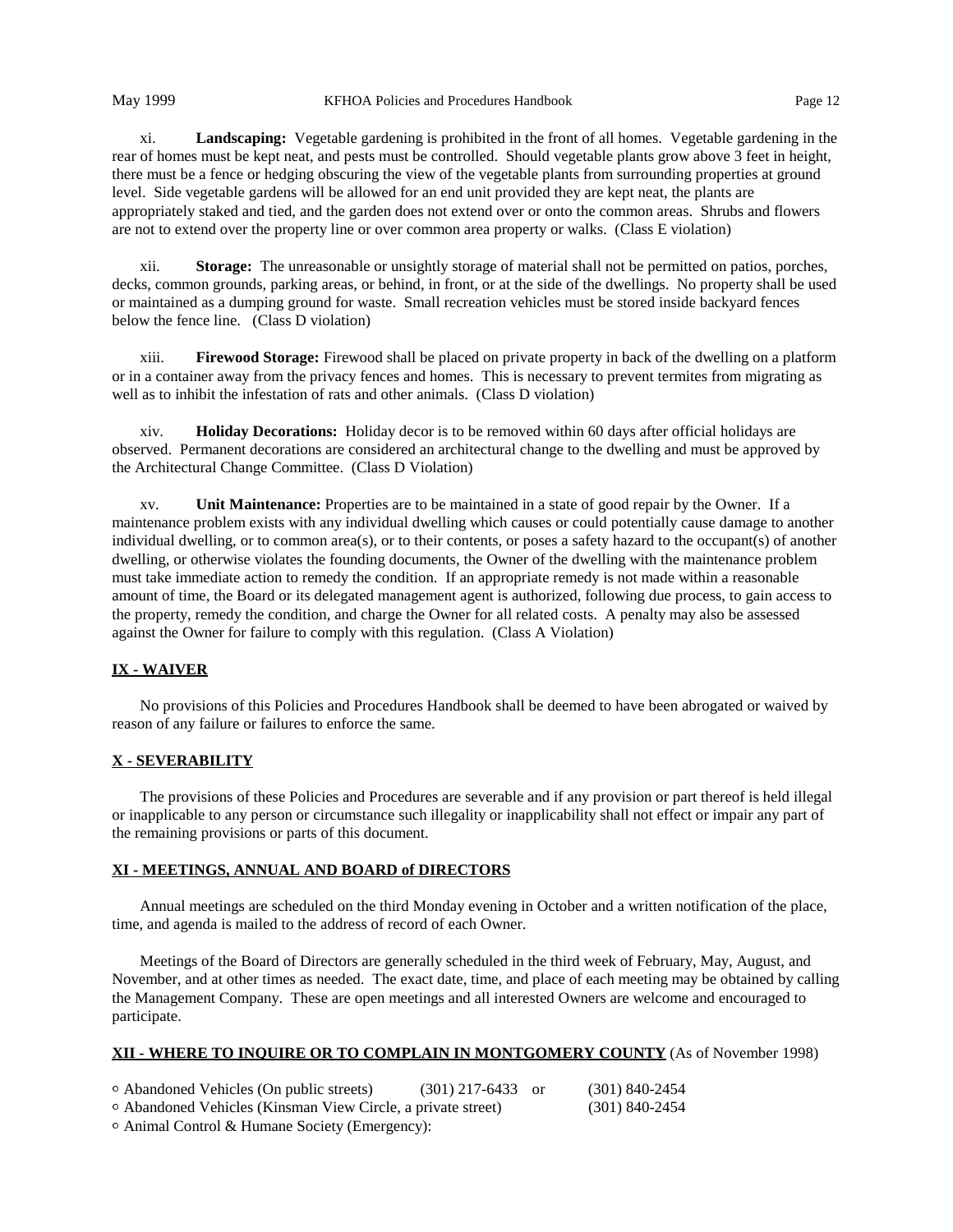| (Distressed, injured, rabid, sick, threatening, trapped animals, etc.)                 | $(301)$ 279-1694   |
|----------------------------------------------------------------------------------------|--------------------|
| O Animal Control & Humane Society (General information):                               |                    |
| (Arrangements for adoption, licensing, neutering, spaying, etc.)                       | $(301)$ 217-6999   |
| <sup>o</sup> Animal Control & Humane Society (Non-emergency):                          |                    |
| (Bites, dead, dog defecation, injury, lost/found, medical, strays, etc.)(301) 279-1823 |                    |
| <sup>o</sup> Cable TV, Montgomery                                                      | $(301)$ 424-4400   |
| <sup>o</sup> Consumer Problems                                                         | $(301)$ 217-7373   |
| <sup>o</sup> Crime Statistics, Neighborhood                                            | $(301)$ 217-4030   |
| <sup>o</sup> Disturbing the Peace (Non-emergency police dispatch)                      | $(301)$ 279-8000   |
| <sup>o</sup> Emergency (Police, Fire, Rescue)                                          | 911                |
| <sup>o</sup> Environmental Compliance:                                                 |                    |
| (Noise, Illegal Dumping, Air Quality, etc.)                                            | $(301)$ 217-2177   |
| ∘ Fire                                                                                 | 911                |
| <sup>o</sup> Home-Based Businesses/Occupations/Professions, Group Homes                | $(301)$ 217-6280   |
|                                                                                        |                    |
| <sup>o</sup> Housing Code Enforcement:                                                 |                    |
| (Dilapidation, Unkempt/Ill-Maintained Property, etc.)                                  | $(301)$ 217-3600   |
| <sup>o</sup> Information Operator (Montgomery County Government)                       | $(301)$ 217-1000   |
| <sup>o</sup> Landlord-Tenant Affairs                                                   | $(301)$ 217-7373   |
| <sup>o</sup> Miss Utility (To locate or to avoid utilities when digging)               | 1-(800) 257-7777   |
| <sup>o</sup> Metrobus/Metrorail Information                                            | $(301) 637 - 7000$ |
| o Nuisance Wildlife (Animals, not humans)                                              | 1-(800) 442-0708   |
| o Parking (Commercial or large vehicles on Kinsman View Circle) (301) 217-6280         |                    |
| o Parking (On public streets; Kinsman View Circle is a private street)                 | $(301) 840 - 2454$ |
| <sup>o</sup> Police, Montgomery County (Emergency)                                     |                    |
| 911                                                                                    |                    |
| o Police, Montgomery County (Non-emergency dispatch)                                   | $(301)$ 279-8000   |
| <sup>o</sup> Rat Complaints                                                            | $(301)$ 217-7292   |
| <sup>o</sup> Rental Facility Licensing                                                 | $(301)$ 217-3667   |
| o Rescue                                                                               | 911                |
| <sup>o</sup> Small Claims Court                                                        | $(301) 279 - 1502$ |
| o Solid Waste Services:                                                                |                    |
| (Solid, Liquid, Recyclable, Hazardous, Grass, Yard, etc.)                              | $(301)$ 217-2970   |
| o Voter Registration                                                                   | $(301)$ 217-8683   |
| o Zoning (Building, Electrical, Permits, Decks, Signs, Fences)                         | $(301)$ 217-6280   |
|                                                                                        |                    |

# **XIII - MANAGEMENT COMPANY AND PROPERTY MANAGER** (As of April, 1999)

Chambers Management, Inc. Lisa S. Ringler, KFHOA Property Manager 12051 Tech Road, Suite B Silver Spring MD 20904-1999 Phone: (301) 680-0700 Email: chmbmgmt@aol.com

### **XIV - APPENDICES**

Appendix A - Exterior Color Key Plan Appendix B - Application for Architectural Change Appendix C - Vehicle Registration Form Appendix D - Kinsman Farm Site Plan Appendix E - Montgomery County Zoning Map Excerpt Appendix F - Some Information for Sellers of Kinsman Farm Townhomes Appendix G - References Appendix H - Revision Log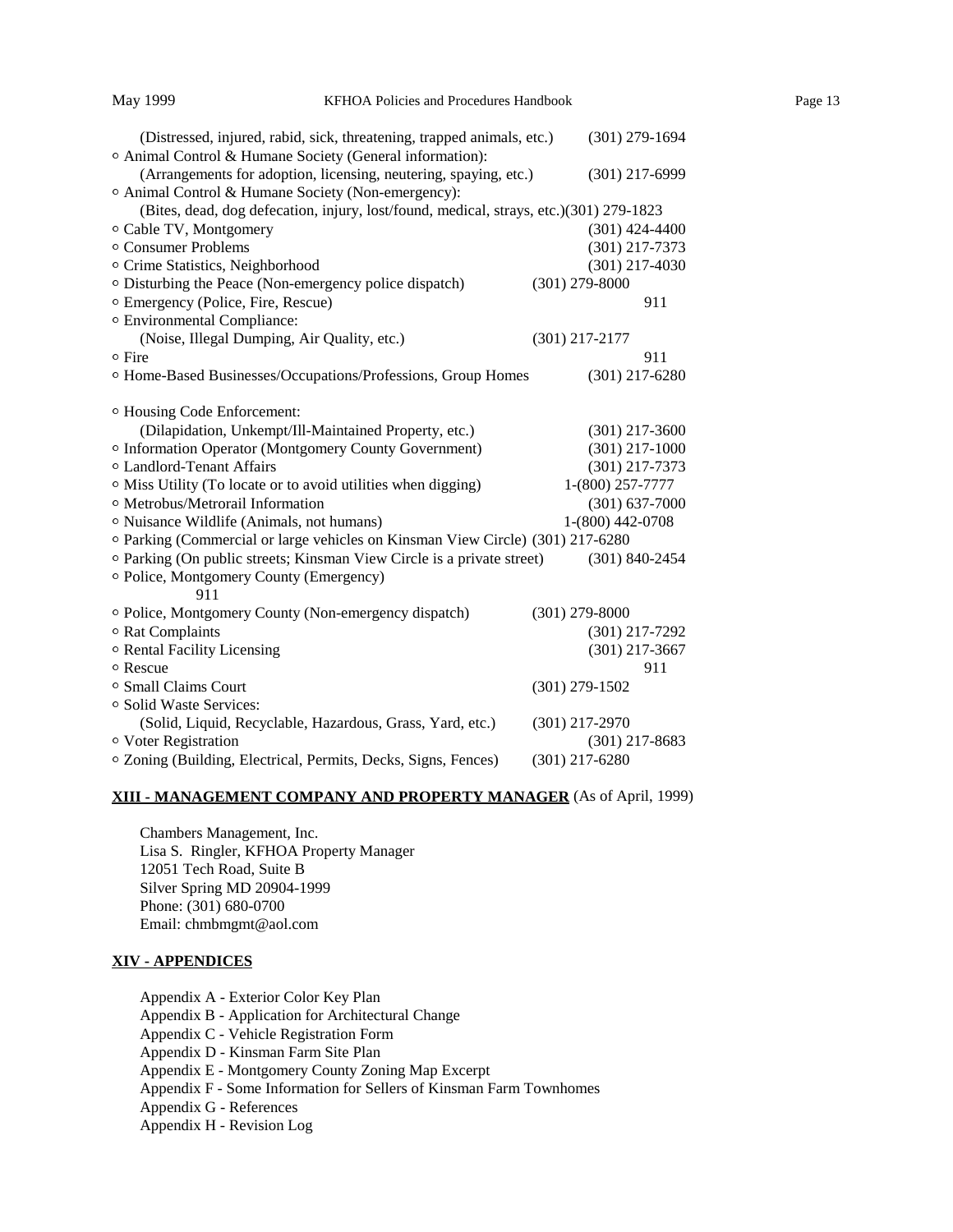Appendix I - Document Configuration and Format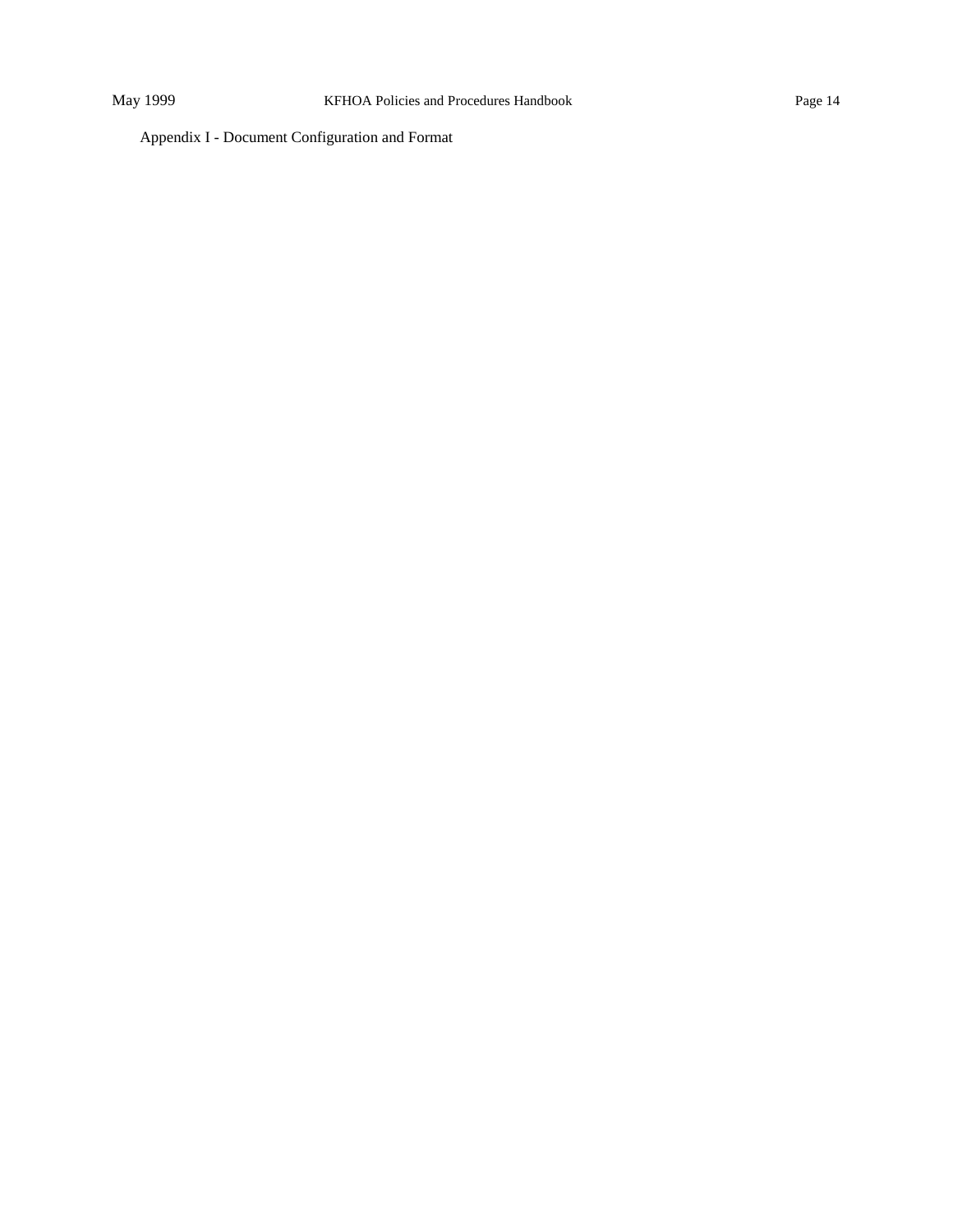#### **ADDRESSES 1 THROUGH 145 KINSMAN VIEW CIRCLE SILVER SPRING, MARYLAND 20901**

| Color<br>Scheme<br>(See street)<br>address<br>chart) | Item                        | Original McCormick Colors<br>Exterior Lustre Acrylic Latex<br>Semi-Gloss House Paint 29-<br><b>Series</b> | <b>Equivalent Duron Colors</b><br>Weather Shield External Latex<br>Semi-Gloss | Equivalent Benjamin Moore<br>Colors<br>MoorGlo Latex Semi-Gloss |
|------------------------------------------------------|-----------------------------|-----------------------------------------------------------------------------------------------------------|-------------------------------------------------------------------------------|-----------------------------------------------------------------|
| 1                                                    | Trim                        | Wheat #108                                                                                                | (Wheaton Store has formula to<br>mix)                                         |                                                                 |
|                                                      | Door $&$<br>Shutters        | Deep Forest Brown #224                                                                                    | Deep Forest Brown<br>(Ready-mixed, gallon size only)                          | (Wheaton                                                        |
| $\overline{2}$                                       | Trim                        | Wheat #108                                                                                                | (Wheaton Store has formula to<br>mix)                                         |                                                                 |
|                                                      | Door $&$<br>Shutters        | Old Colonial Red #225                                                                                     | Old Colonial Red<br>(Ready-mixed, gallon size only)                           | store                                                           |
| 3                                                    | Trim                        | Fawn #117                                                                                                 | (Wheaton Store has formula to<br>mix)                                         |                                                                 |
|                                                      | Door $&$<br>Shutters        | Old Colonial Red #225                                                                                     | Old Colonial Red<br>(Ready-mixed, gallon size only)                           | has                                                             |
| $\overline{4}$                                       | Trim                        | O8-19D*                                                                                                   | (Wheaton Store has formula to<br>mix)                                         |                                                                 |
|                                                      | Door $&$<br><b>Shutters</b> | Deep Forest Brown #224                                                                                    | Deep Forest Brown<br>(Ready mixed, gallon size only)                          | formulas                                                        |
| 5                                                    | Trim                        | Harness Shop Tan #104                                                                                     | (Wheaton Store has formula to<br>mix)                                         |                                                                 |
|                                                      | Door $&$<br><b>Shutters</b> | Georgetown Green #220                                                                                     | Georgetown Green<br>(Ready-mixed, gallon size only)                           | to                                                              |
| 6                                                    | Trim                        | $Q5-6P*$                                                                                                  | Chablis #4480W                                                                |                                                                 |
|                                                      | Door $&$<br>Shutters        | Cobblestone Grey #215                                                                                     | (Wheaton Store                                                                | mix)                                                            |
| $\tau$                                               | Trim                        | Woodland #112                                                                                             | has formulas                                                                  |                                                                 |
|                                                      | Door $&$<br><b>Shutters</b> | Q4-62U*                                                                                                   | to mix)                                                                       |                                                                 |

#### **EXTERIOR PAINT COLORS AUTHORIZED BY THE FOUNDING DOCUMENTS OF THE KFHOA**

\* Color is still available by number from McCormick Paints, but color chip is no longer available and color name is no longer applicable.

As of 7 May 1996, the following are the nearest suppliers of the respective brands. (Ask respective store manager about a Kinsman Farm Homeowners Association discount):

9631 Baltimore Avenue 11194 Viers Mill Rd. Superior Paint Center

McCormick Paints **Duron Paints** Duron Paints **Benjamin Moore Paints** College Park MD 20740 Wheaton MD 20902 2200 University Blvd. West (301) 474-7700 (301) 949-4777 Wheaton MD 20902 Wheaton MD 20902<br>(301) 946-0323 Kinsman Farm # 50-012 RKB 96E07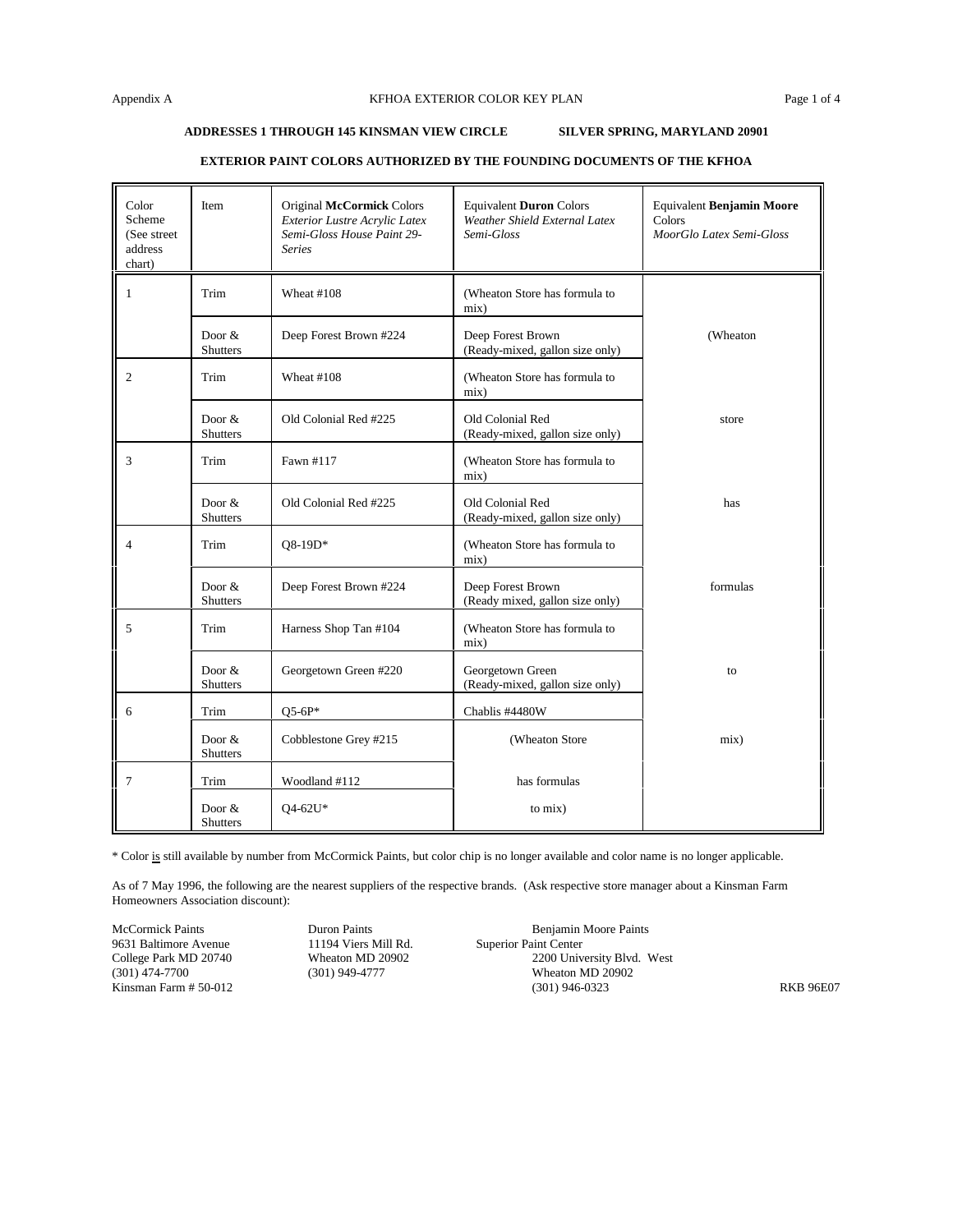# Appendix A Research COLOR KEY PLAN Page 2 of 4

| Kinsman<br>View<br>Circle<br>Odd<br>Street<br>Address | Color<br>Scheme<br>Number                                                                             | Kinsman<br>View<br>Circle<br>Odd<br>Street<br>Address | Color<br>Scheme<br>Number                                                            | Kinsman<br>View<br>Circle<br>Even<br>Street<br>Address | Color<br>Scheme<br>Number                                                                        |
|-------------------------------------------------------|-------------------------------------------------------------------------------------------------------|-------------------------------------------------------|--------------------------------------------------------------------------------------|--------------------------------------------------------|--------------------------------------------------------------------------------------------------|
| $\mathbf{1}$<br>3<br>5<br>$\overline{7}$<br>9<br>11   | $\mathfrak{Z}$<br>5<br>6<br>$\overline{7}$<br>$\overline{4}$<br>$\overline{c}$                        | 67<br>69<br>71<br>73<br>75<br>77<br>79<br>81          | 5<br>3<br>$\,1$<br>$\overline{7}$<br>5<br>$\overline{4}$<br>$\sqrt{2}$<br>$\sqrt{6}$ | 16<br>18<br>20<br>22<br>24<br>26<br>28                 | $\overline{2}$<br>6<br>$\overline{4}$<br>$\sqrt{5}$<br>$\overline{7}$<br>$\,1$<br>$\mathfrak{Z}$ |
| 15<br>17<br>19<br>21<br>23<br>25<br>29                | 5<br>$\overline{4}$<br>$\mathbf{1}$<br>7<br>5<br>6<br>$\overline{3}$                                  | 101<br>103<br>105<br>107<br>109<br>111<br>113         | 6<br>7<br>$\mathbf{1}$<br>3<br>5<br>$\overline{6}$<br>$\overline{7}$                 | 32<br>34<br>36<br>38<br>40<br>42<br>44                 | $\tau$<br>$\sqrt{5}$<br>6<br>$\mathbf{1}$<br>$\mathfrak{Z}$<br>5<br>$\overline{4}$               |
| 31<br>33<br>35<br>37<br>39<br>41<br>43<br>45          | $\overline{2}$<br>6<br>5<br>$\boldsymbol{7}$<br>$\mathbf{1}$<br>$\mathfrak{Z}$<br>5<br>$\overline{7}$ | 117<br>119<br>121<br>123<br>125<br>127<br>129         | $\,1$<br>3<br>6<br>5<br>$\overline{7}$<br>$\sqrt{2}$<br>$\overline{4}$               | 48<br>50<br>52<br>54<br>56                             | $\boldsymbol{7}$<br>$\sqrt{2}$<br>$\mathfrak{Z}$<br>$\sqrt{6}$<br>5                              |
| 49<br>51<br>53<br>55<br>57<br>59<br>61<br>63          | $\sqrt{6}$<br>$\overline{4}$<br>$\overline{c}$<br>$\boldsymbol{7}$<br>5<br>3<br>$\mathbf{1}$<br>7     | 133<br>135<br>137<br>139<br>141<br>143<br>145         | 6<br>$\overline{c}$<br>$\boldsymbol{7}$<br>6<br>5<br>3<br>$\,1$                      | 112<br>114<br>116<br>118<br>120                        | $\overline{2}$<br>$\overline{4}$<br>$\sqrt{6}$<br>5<br>$\overline{7}$                            |

As you know, adherence to builder-specified exterior color shades and patterns is mandated by the founding documents of the Kinsman Farm Homeowners Association. This includes the exterior trim, front door, shutters, siding and roof of your home.

Originally, certain McCormick Paint colors were used for trim, door, and shutters, and they should provide the best color match.

The McCormick color samples have been provided by the ACC to the Duron and to the Benjamin Moore paint stores listed on the previous page.

Your neighbors and your elected Board of Directors appreciate your cooperation in maintaining architectural harmony. Thank you.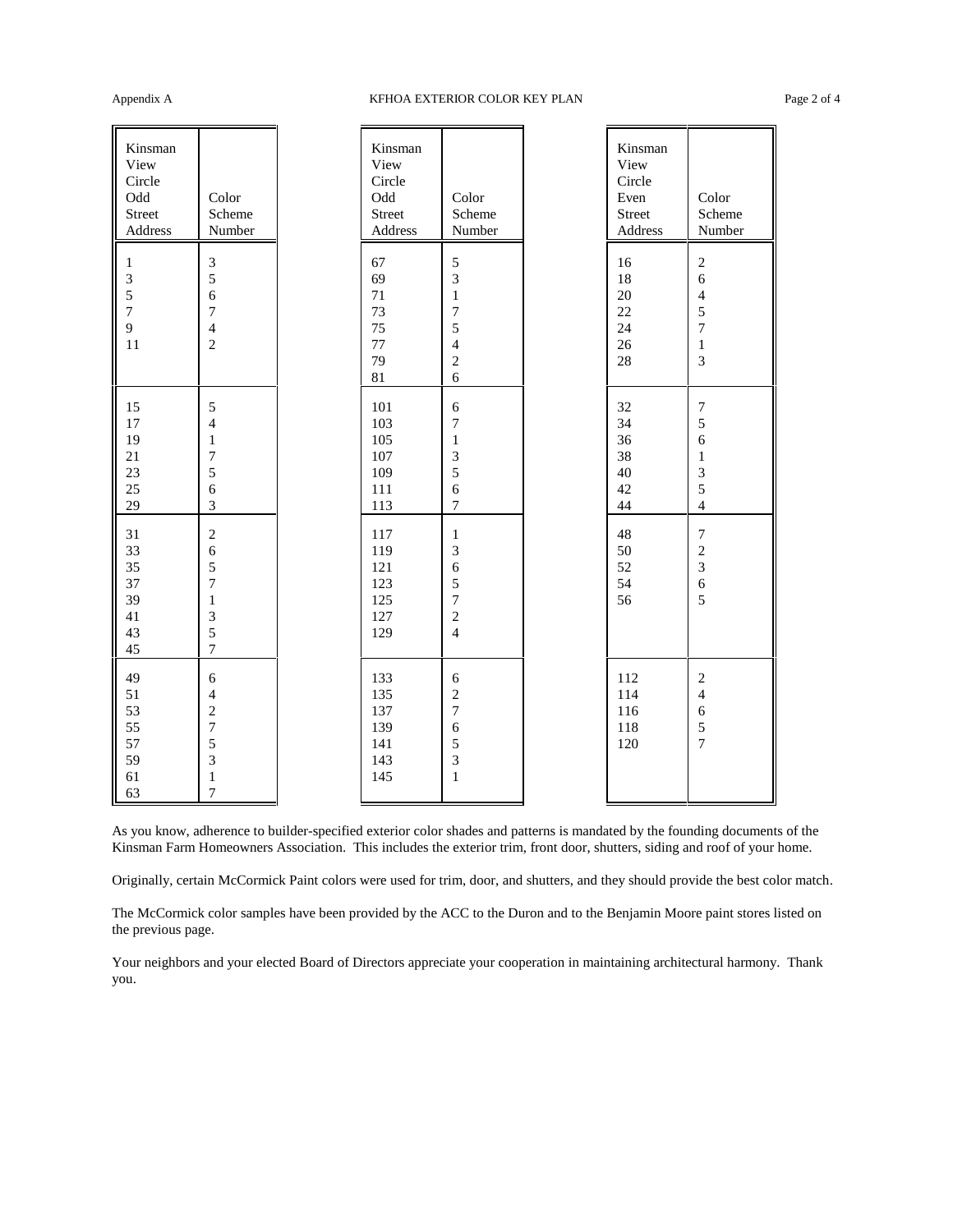# ADDRESSES 1 THROUGH 145 KINSMAN VIEW CIRCLE SILVER SPRING, MARYLAND 20901

# **ROOF COLORS AUTHORIZED BY THE FOUNDING DOCUMENTS OF THE KFHOA**

| Color Scheme Number<br>(See street address chart) | CertainTeed XT25 or CertainTeed FungusBuster 25 Roofing Shingle Color |
|---------------------------------------------------|-----------------------------------------------------------------------|
| 1, 2, 6                                           | Slate Gray                                                            |
|                                                   | Cedar Brown                                                           |
| 4.7                                               | Oakwood                                                               |
|                                                   | Timber Blend                                                          |

# **SIDING COLORS AUTHORIZED BY THE FOUNDING DOCUMENTS OF THE KFHOA**

| Color Scheme Number<br>(See street address chart | Replacement Vinyl Siding Manufacturer(s)* and Color(s)<br>(Double 4, 4.5, or 5 inch "Dutch Lap" Style) |
|--------------------------------------------------|--------------------------------------------------------------------------------------------------------|
|                                                  | Make                                                                                                   |
|                                                  | inquiry                                                                                                |
|                                                  | to                                                                                                     |
|                                                  | <b>KFHOA</b>                                                                                           |
|                                                  | Board                                                                                                  |
| 6                                                | of                                                                                                     |
|                                                  | Directors                                                                                              |

| Color Scheme Number<br>(See street address chart | Replacement Aluminum Siding Manufacturer(s)* and Color(s)<br>(Double 4, 4.5, or 5 inch "Dutch Lap" Style) |
|--------------------------------------------------|-----------------------------------------------------------------------------------------------------------|
|                                                  | Make                                                                                                      |
| ◠                                                | inquiry                                                                                                   |
|                                                  | to                                                                                                        |
|                                                  | <b>KFHOA</b>                                                                                              |
|                                                  | Board                                                                                                     |
| 6                                                | of                                                                                                        |
|                                                  | Directors                                                                                                 |

\* As of late 1998, Revere/Gentek, Owens Corning, Heartland/HeartTech, Georgia Pacific, CertainTeed, Alside, Alsco, Alcoa, and Alcan are among the manufacturers of vinyl, aluminum, or steel siding for residential use in this area.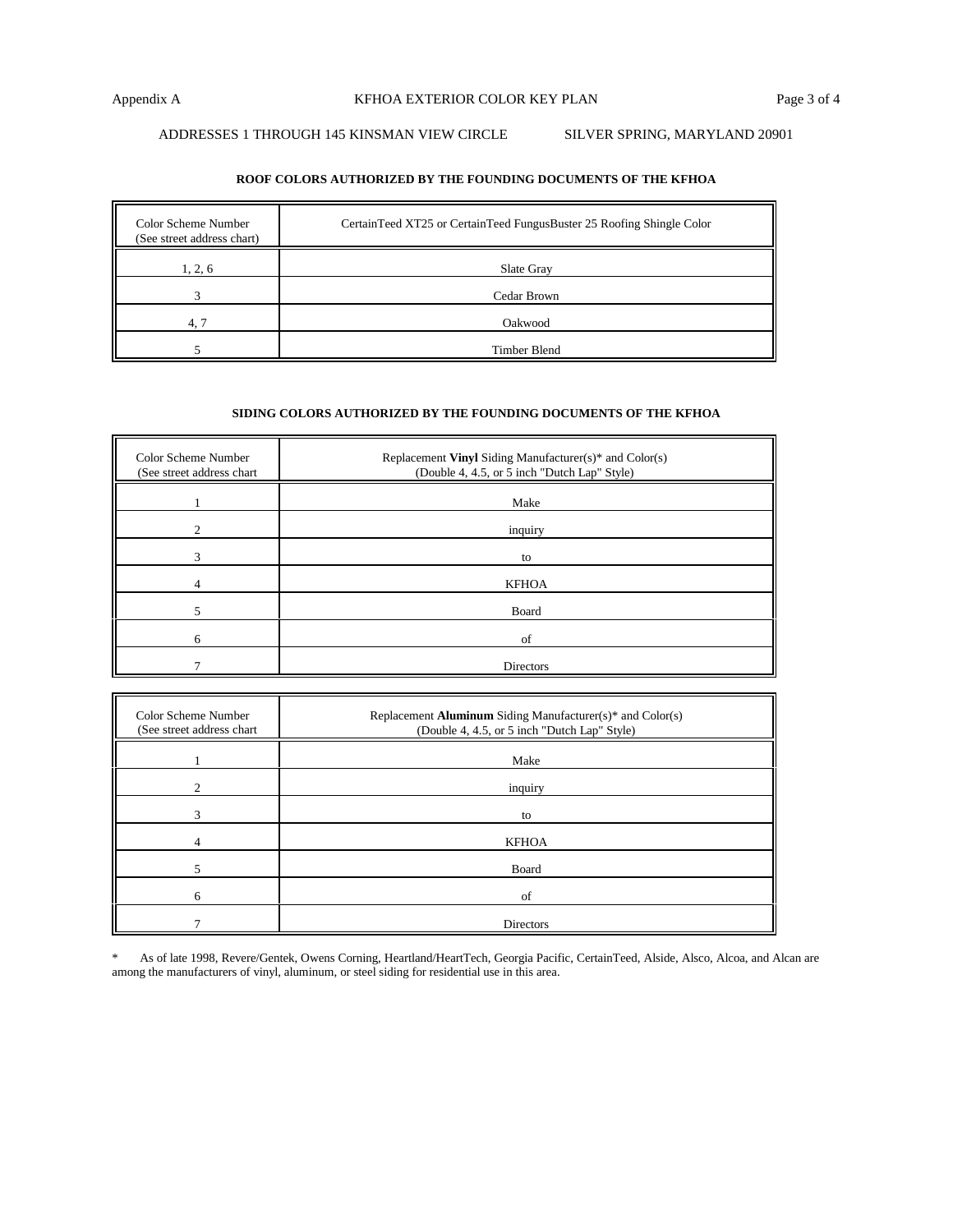( This page reserved )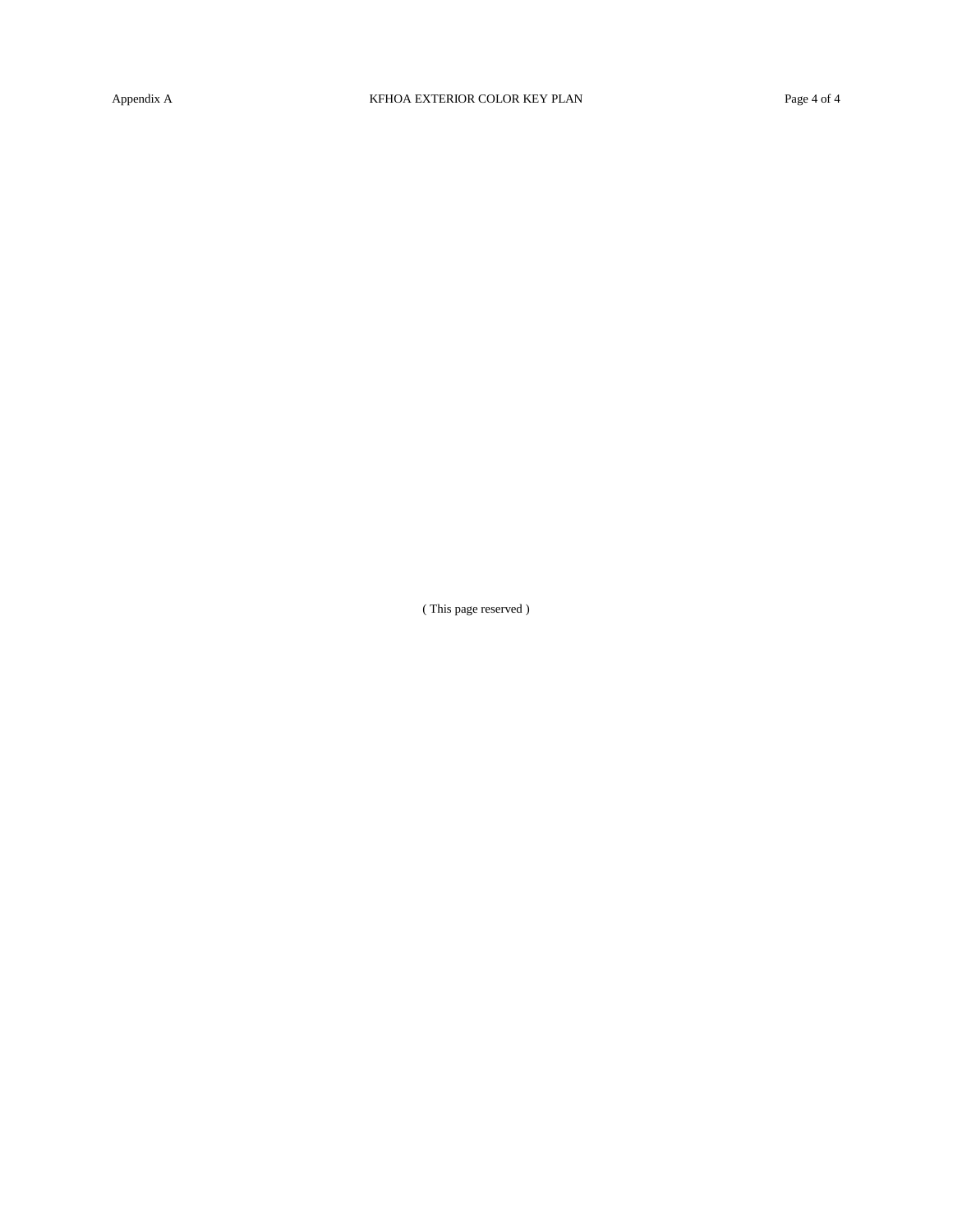|  | Appendix B |  |
|--|------------|--|
|  |            |  |

#### APPLICATION FOR ARCHITECTURAL CHANGE Page 1 of 2

|  |  |  |  |  | (Use a copier to reproduce this form as needed) |  |  |
|--|--|--|--|--|-------------------------------------------------|--|--|
|  |  |  |  |  |                                                 |  |  |
|  |  |  |  |  |                                                 |  |  |
|  |  |  |  |  |                                                 |  |  |

To: Chambers Management, Inc., 12051-B Tech Road, Silver Spring MD 20904 (301) 680-0700

From: The contract From: The contract of the Phones - Home:  $\overline{\phantom{a}}$  - The contract of the SN  $\overline{\phantom{a}}$  -  $\overline{\phantom{a}}$  work:  $\overline{\phantom{a}}$  -Address: \_\_\_\_\_\_\_\_\_\_\_\_\_\_\_\_\_\_\_\_\_\_\_\_\_\_\_\_\_\_\_\_\_\_\_\_\_, \_\_\_\_\_\_\_\_\_\_\_\_\_\_\_\_\_\_\_\_\_\_\_\_\_\_\_\_\_\_\_\_\_\_\_\_\_\_\_\_ (Street Address of Owner) (City, State, Zip Code of Owner) Application Pertains to: \_\_\_\_\_\_ Kinsman View Circle, Lot Number \_\_\_\_\_\_ Directions: (Please print or type) Please use the area below to briefly describe all proposed improvements, alterations or changes to your Lot or home. Attach any required permits, and details by sketches, drawings, clippings, pictures, catalog illustrations and other data. Show location of item on your property on a copy of the survey. \_\_\_\_\_\_\_\_\_\_\_\_\_\_\_\_\_\_\_\_\_\_\_\_\_\_\_\_\_\_\_\_\_\_\_\_\_\_\_\_\_\_\_\_\_\_\_\_\_\_\_\_\_\_\_\_\_\_\_\_\_\_\_\_\_\_\_\_\_\_\_\_\_\_\_\_\_\_\_\_\_\_\_\_\_\_ \_\_\_\_\_\_\_\_\_\_\_\_\_\_\_\_\_\_\_\_\_\_\_\_\_\_\_\_\_\_\_\_\_\_\_\_\_\_\_\_\_\_\_\_\_\_\_\_\_\_\_\_\_\_\_\_\_\_\_\_\_\_\_\_\_\_\_\_\_\_\_\_\_\_\_\_\_\_\_\_\_\_\_\_\_\_ \_\_\_\_\_\_\_\_\_\_\_\_\_\_\_\_\_\_\_\_\_\_\_\_\_\_\_\_\_\_\_\_\_\_\_\_\_\_\_\_\_\_\_\_\_\_\_\_\_\_\_\_\_\_\_\_\_\_\_\_\_\_\_\_\_\_\_\_\_\_\_\_\_\_\_\_\_\_\_\_\_\_\_\_\_\_ \_\_\_\_\_\_\_\_\_\_\_\_\_\_\_\_\_\_\_\_\_\_\_\_\_\_\_\_\_\_\_\_\_\_\_\_\_\_\_\_\_\_\_\_\_\_\_\_\_\_\_\_\_\_\_\_\_\_\_\_\_\_\_\_\_\_\_\_\_\_\_\_\_\_\_\_\_\_\_\_\_\_\_\_\_\_ Signatures: Consent of at least four (4) property Owners on Kinsman View Circle who are most affected because they are adjacent and/or have a view of your change is generally required. Should one of your neighbors not consent, please so indicate with the reason for their objection noted in the comments section. Their signatures indicate an awareness of your intent and do not constitute or indicate approval or disapproval by the Architectural Control Committee. Name: \_\_\_\_\_\_\_\_\_\_\_\_\_\_\_\_\_\_\_\_\_\_ Signature: \_\_\_\_\_\_\_\_\_\_\_\_\_\_\_\_\_\_\_\_\_\_ Street No.: \_\_\_ Lot No.: \_\_\_  $Comment(s)?$ Name: Signature: Signature: Signature: Street No.: Lot No.: \_\_\_ Lot No.: \_\_\_  $Comment(s)? \n $\overline{\phantom{a}}$$ Name: Signature: Signature: Signature: Signature: Street No.: Lot No.: \_\_\_  $Comment(s)? \ncommand(s)$ Name: \_\_\_\_\_\_\_\_\_\_\_\_\_\_\_\_\_\_\_\_\_\_ Signature: \_\_\_\_\_\_\_\_\_\_\_\_\_\_\_\_\_\_\_\_\_\_ Street No.: \_\_\_ Lot No.: \_\_\_  $Comment(s)? \nightharpoonup$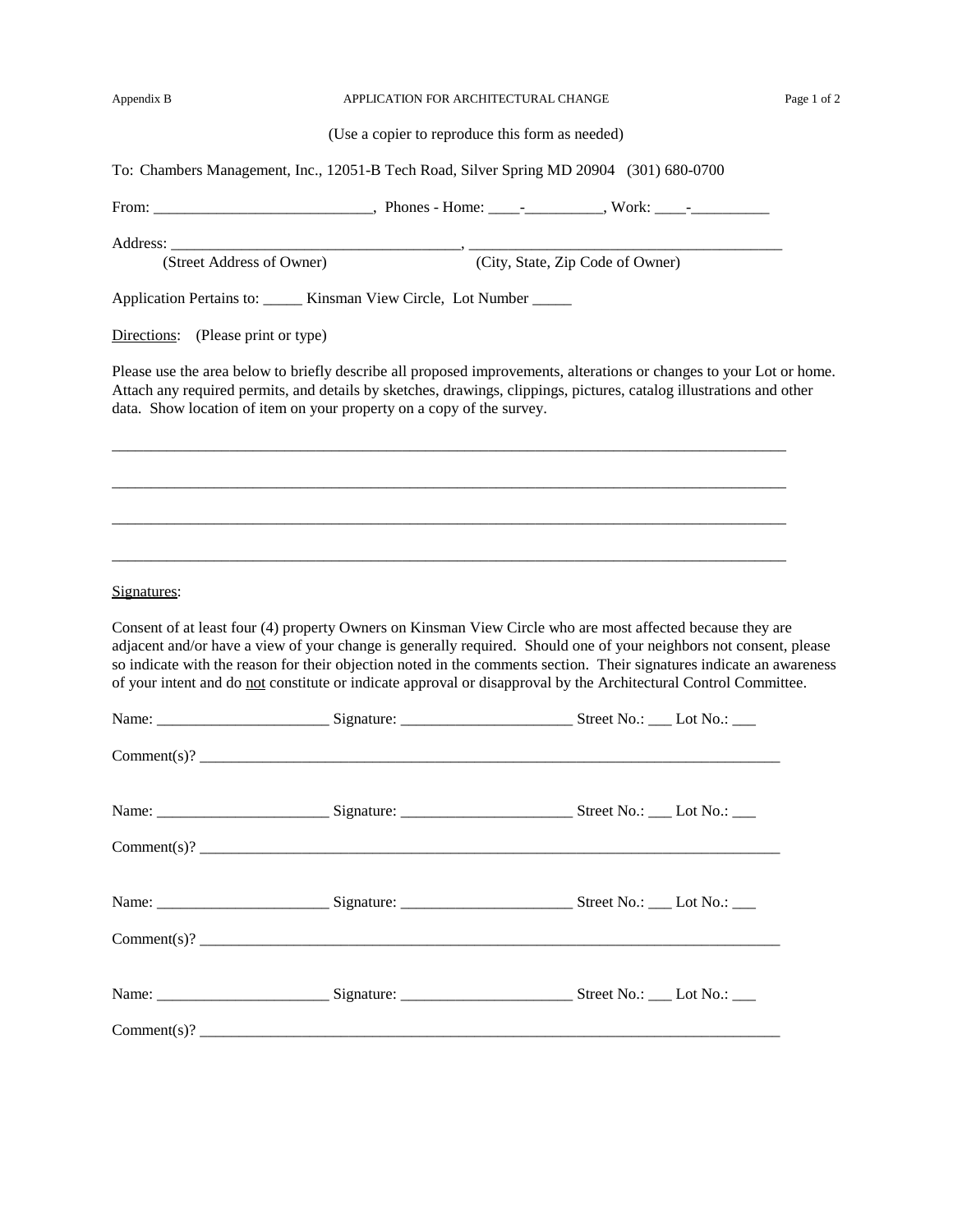# Appendix B **APPLICATION FOR ARCHITECTURAL CHANGE** Page 2 of 2

# (Use a copier to reproduce this form as needed)

#### Owner's Acknowledgements

- 1. I understand ... that nothing herein contained shall be construed that alterations to land or buildings in accordance with these plans shall violate any of the provisions of building and zoning codes of Montgomery County. Further, nothing contained herein shall be construed as a waiver or modification of any said restriction.
- 2. ... that any construction or exterior alteration undertaken by me or in my behalf before approval of this application is not allowed; that, if alterations are made, I may be required to return the property to its former condition at my own expense if this application is disapproved wholly or in part; and, that I may be required to pay all legal expenses incurred.
- 3. ... that any approval is contingent upon construction or alteration being completed in a workmanlike manner.
- 4. ... that members of the Architectural Control Committee are permitted to make a routine inspection.
- 5. ... that written notification will be provided to me after review by the Architectural Control Committee.
- 6. ... that there are architectural requirements covered by the Covenants and a committee review process as established by the Board of Directors.
- 7. ... that the alteration authority granted by this application will be revoked automatically if the alterations requested have not commenced within 180 days of the approved date of this application and/or completed by any date specified by the Committee.
- 8. ... that all proposed improvements must meet Montgomery County codes. My signature indicates that these standards are met to the best of my knowledge. I understand that application for all required building permits are my responsibility.
- 9. ... that any variation from the original application must be resubmitted for approval.

| Owner/Applicant Signature: | Date |  |
|----------------------------|------|--|
|                            |      |  |

Co-Owner/Applicant Signature: \_\_\_\_\_\_\_\_\_\_\_\_\_\_\_\_\_\_\_\_\_\_\_\_\_\_\_\_\_\_\_\_\_\_\_\_\_\_\_\_\_\_\_\_\_\_\_\_\_\_\_\_\_\_\_, Date \_\_\_\_\_\_\_\_

Attachments: \_\_\_ (1) Sketch, photograph, catalog illustrations, etc.

\_\_\_ (2) Copy of survey marked with change being requested.

\_\_\_ (3) Copies of any permits required by Montgomery County codes.

- - - - - - - - - - - - - - - - - - - - - - - - - - - - - - - - - - - - - - - - - - - - - - - - - - - - - - - - - - - - - - - - - - - - - - - - - - - - - - - - -

\_\_\_\_\_\_\_\_\_\_\_\_\_\_\_\_\_\_\_\_\_\_\_\_\_\_\_\_\_\_\_\_\_\_\_\_\_\_\_\_\_\_\_\_\_\_\_\_\_\_\_\_\_\_\_\_\_\_\_\_\_\_\_\_\_\_\_\_\_\_\_\_\_\_\_\_\_\_\_\_\_\_\_\_\_\_\_\_\_\_\_\_\_\_\_\_\_\_\_\_\_\_\_\_\_\_\_ \_\_\_\_\_\_\_\_\_\_\_\_\_\_\_\_\_\_\_\_\_\_\_\_\_\_\_\_\_\_\_\_\_\_\_\_\_\_\_\_\_\_\_\_\_\_\_\_\_\_\_\_\_\_\_\_\_\_\_\_\_\_\_\_\_\_\_\_\_\_\_\_\_\_\_\_\_\_\_\_\_\_\_\_\_\_\_\_\_\_\_\_\_\_\_\_\_\_\_\_\_\_\_\_\_\_\_ \_\_\_\_\_\_\_\_\_\_\_\_\_\_\_\_\_\_\_\_\_\_\_\_\_\_\_\_\_\_\_\_\_\_\_\_\_\_\_\_\_\_\_\_\_\_\_\_\_\_\_\_\_\_\_\_\_\_\_\_\_\_\_\_\_\_\_\_\_\_\_\_\_\_\_\_\_\_\_\_\_\_\_\_\_\_\_\_\_\_\_\_\_\_\_\_\_\_\_\_\_\_\_\_\_\_\_ \_\_\_\_\_\_\_\_\_\_\_\_\_\_\_\_\_\_\_\_\_\_\_\_\_\_\_\_\_\_\_\_\_\_\_\_\_\_\_\_\_\_\_\_\_\_\_\_\_\_\_\_\_\_\_\_\_\_\_\_\_\_\_\_\_\_\_\_\_\_\_\_\_\_\_\_\_\_\_\_\_\_\_\_\_\_\_\_\_\_\_\_\_\_\_\_\_\_\_\_\_\_\_\_\_\_\_ \_\_\_\_\_\_\_\_\_\_\_\_\_\_\_\_\_\_\_\_\_\_\_\_\_\_\_\_\_\_\_\_\_\_\_\_\_\_\_\_\_\_\_\_\_\_\_\_\_\_\_\_\_\_\_\_\_\_\_\_\_\_\_\_\_\_\_\_\_\_\_\_\_\_\_\_\_\_\_\_\_\_\_\_\_\_\_\_\_\_\_\_\_\_\_\_\_\_\_\_\_\_\_\_\_\_\_ \_\_\_\_\_\_\_\_\_\_\_\_\_\_\_\_\_\_\_\_\_\_\_\_\_\_\_\_\_\_\_\_\_\_\_\_\_\_\_\_\_\_\_\_\_\_\_\_\_\_\_\_\_\_\_\_\_\_\_\_\_\_\_\_\_\_\_\_\_\_\_\_\_\_\_\_\_\_\_\_\_\_\_\_\_\_\_\_\_\_\_\_\_\_\_\_\_\_\_\_\_\_\_\_\_\_\_ \_\_\_\_\_\_\_\_\_\_\_\_\_\_\_\_\_\_\_\_\_\_\_\_\_\_\_\_\_\_\_\_\_\_\_\_\_\_\_\_\_\_\_\_\_\_\_\_\_\_\_\_\_\_\_\_\_\_\_\_\_\_\_\_\_\_\_\_\_\_\_\_\_\_\_\_\_\_\_\_\_\_\_\_\_\_\_\_\_\_\_\_\_\_\_\_\_\_\_\_\_\_\_\_\_\_\_ \_\_\_\_\_\_\_\_\_\_\_\_\_\_\_\_\_\_\_\_\_\_\_\_\_\_\_\_\_\_\_\_\_\_\_\_\_\_\_\_\_\_\_\_\_\_\_\_\_\_\_\_\_\_\_\_\_\_\_\_\_\_\_\_\_\_\_\_\_\_\_\_\_\_\_\_\_\_\_\_\_\_\_\_\_\_\_\_\_\_\_\_\_\_\_\_\_\_\_\_\_\_\_\_\_\_\_

#### FOR ARCHITECTURAL CONTROL COMMITTEE USE ONLY

Date Received: \_\_\_\_\_\_

Approved: \_\_\_\_\_\_\_\_\_\_\_\_\_\_\_\_\_\_\_\_\_\_\_\_\_\_\_\_, Date: \_\_\_\_\_\_\_\_\_\_

Disapproved: \_\_\_\_\_\_\_\_\_\_\_\_\_\_\_\_\_\_\_\_\_\_\_\_\_, Date: \_\_\_\_\_\_\_\_\_\_

Comments: \_\_\_\_\_\_\_\_\_\_\_\_\_\_\_\_\_\_\_\_\_\_\_\_\_\_\_\_\_\_\_\_\_\_\_\_\_\_\_\_\_\_\_\_\_\_\_\_\_\_\_\_\_\_\_\_\_\_\_\_\_\_\_\_\_\_\_\_\_\_\_\_\_\_\_\_\_\_\_\_\_\_\_\_\_\_\_\_\_\_\_\_\_\_\_\_\_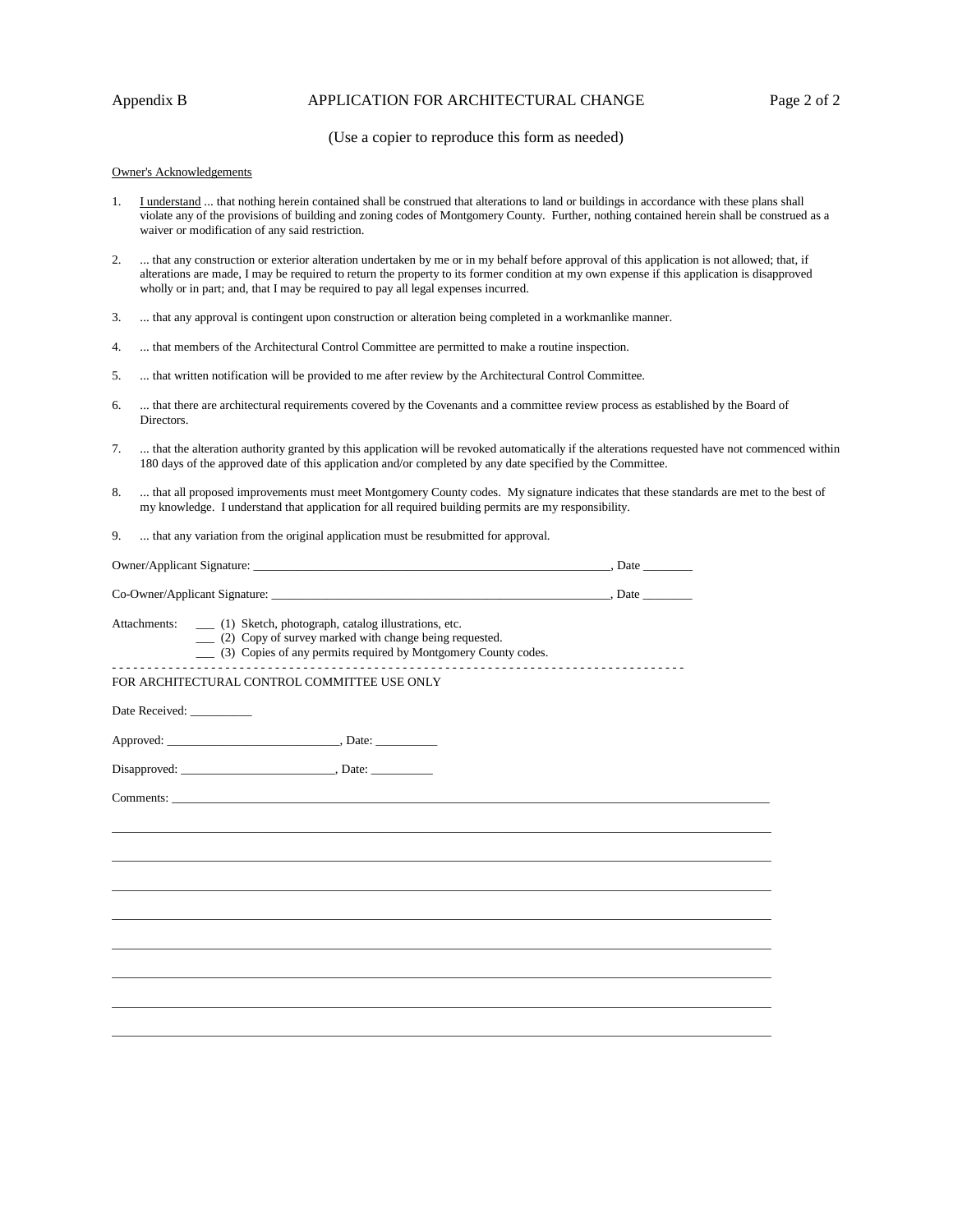#### Appendix C **KFHOA VEHICLE REGISTRATION FORM**

(Use a copier to reproduce this form as needed)

For each of up to two (2) vehicles that you intend to park on Kinsman View Circle, fill out forms and mail them to the Management Company. If you replace a vehicle with another, promptly register the new vehicle, and unregister the old (replaced) vehicle by providing its license tag information in the space provided.

|                                                |                           | Address _________ Kinsman View Circle |
|------------------------------------------------|---------------------------|---------------------------------------|
|                                                |                           | $Color \_\_\_\_\_\_\_$                |
|                                                | $Owner(s)$ or $Tenant(s)$ | Date $\frac{1}{\sqrt{2}}$             |
| Vehicle Owner(s) Name(s), Address, and Phones: |                           |                                       |
| Name                                           | Phones: Home $($ )        | Work( )                               |
| Name                                           | Phones: Home $($ )        | Work( )                               |
| Street Address                                 |                           |                                       |
|                                                |                           |                                       |
| Signature(s)                                   |                           |                                       |

#### **Vehicle Policy**

(1) **Number of Parking Spaces:** Each of the 82 dwellings is entitled to the use of not more than two (2) automobile parking spaces, as near and convenient to said dwelling as reasonably possible, together with the right of ingress and egress in and upon said parking area. (Class D violation)

(2) **Vehicle Registration:** For each vehicle, the make, model, year, color, license tag number and state, and owner's name, address and phone must be furnished to the Management Company (see PARKING REGISTRATION FORM, Appendix C). Vehicles not registered with the Management Company, and regularly parked in the Association lots, are subject to towing and/or the imposition of Association penalties. (Class D violation)

(3) **Parking:** Except when loading or unloading, vehicles are to be parked only within the painted markings in the parking areas. Because the parking area is so near to the fronts of the homes, automotive exhaust can damage landscaping and easily infiltrate homes. Accordingly, back-in parking is prohibited except for your own vehicle(s) directly in front of your own home. Violators are subject to towing and/or the imposition of Association penalties. (Class D violation)

(4) **Commercial Vehicles** are not permitted in the community except when such a vehicle is actually engaged in loading or unloading or when used by the owner or operator actively engaged in work on the premises of the Association. A commercial vehicle is any motor vehicle and any trailer or semitrailer designed or used for carrying or storing freight or merchandise and every motor vehicle used in any way in the furtherance of any commercial enterprise. A vehicle that is greater than 19 feet in length or 8 feet in height, measured from the extremes of the vehicle, racks, and load, is also defined to be a commercial vehicle. Infraction may result in towing and/or the imposition of Association or civil penalties. (Class C violation)

(5) **Motor Homes, Boats, Campers, House or other Trailers, and Recreational, Farm, Abandoned, Inoperable, or Improperly-Tagged Vehicles** shall not be parked in the common parking areas. Inoperable vehicles are defined to be vehicles which cannot readily be legally operated. Vehicles that remain unmoved for more than 21 days are defined as abandoned. Violations may result in towing and/or the imposition of Association or civil penalties. (Class C violation)

Towing Policy: Vehicles found to be in violation of the above rules will be clearly marked (with a sticker or firmly-attached note) to notify the owner(s) that a violation exists. The owner(s) of a marked vehicle should immediately call the Management Company to resolve the situation. If the violation is not corrected, the vehicle may be towed from the community or reported to the police. The owner(s) of a towed vehicle will be responsible for payment of all towing and storage charges. Neither the Management Company nor the Association will be liable for any damages incurred during towing or storage. (Class C violation)

(7) **Immediate Towing:** In addition to the above, vehicles that block other vehicles, or are parked on unpaved areas or in fire lanes (except in the case of a bona-fide emergency) are subject to immediate towing and to the imposition of penalties. (Class C violation)

(8) **Vehicle Operation:** Operation of any motorized vehicle on unpaved areas is strictly prohibited. (Class D violation)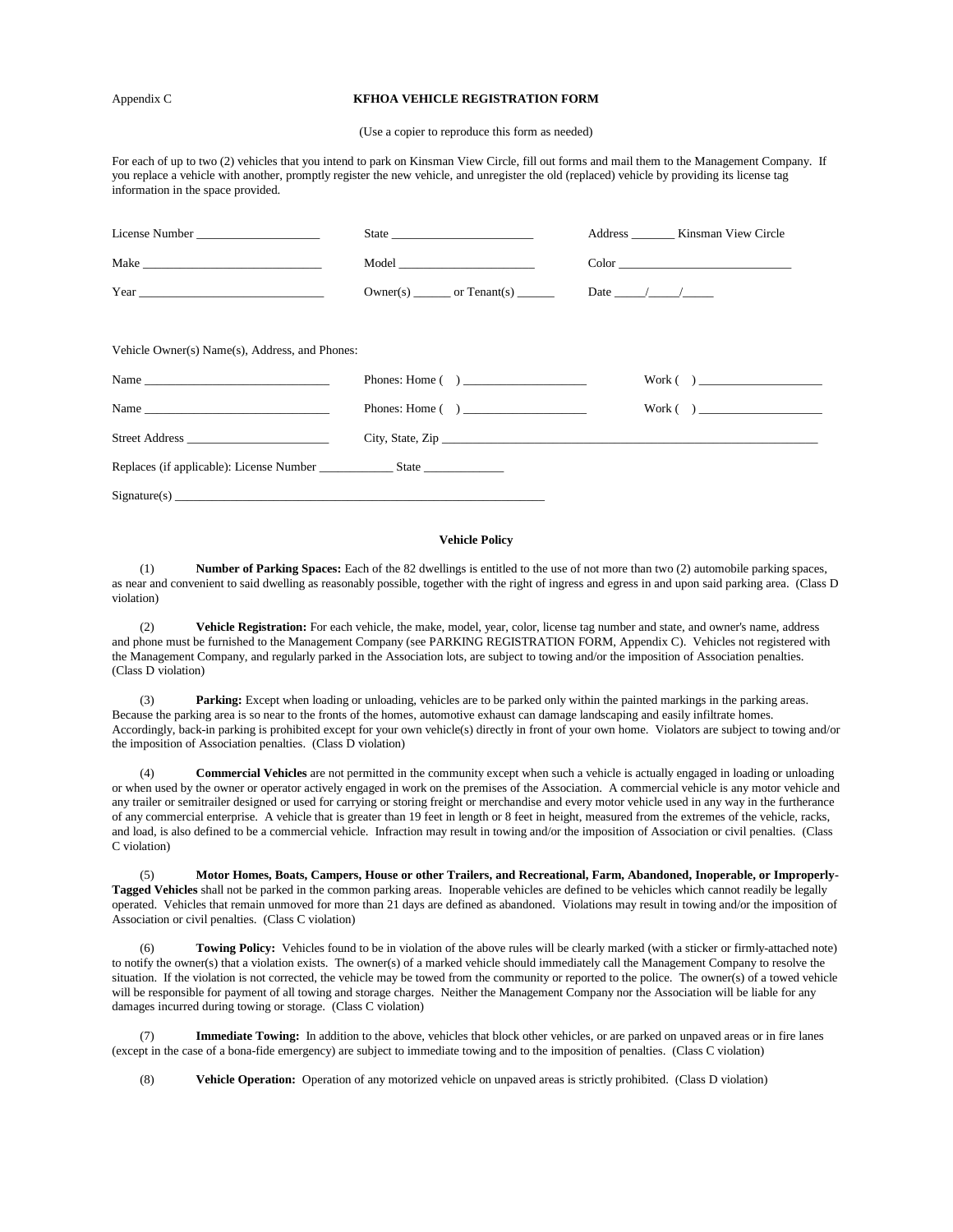[Insert cropped copy of site plan from original sales brochure, modified to include house address as well as lot numbers]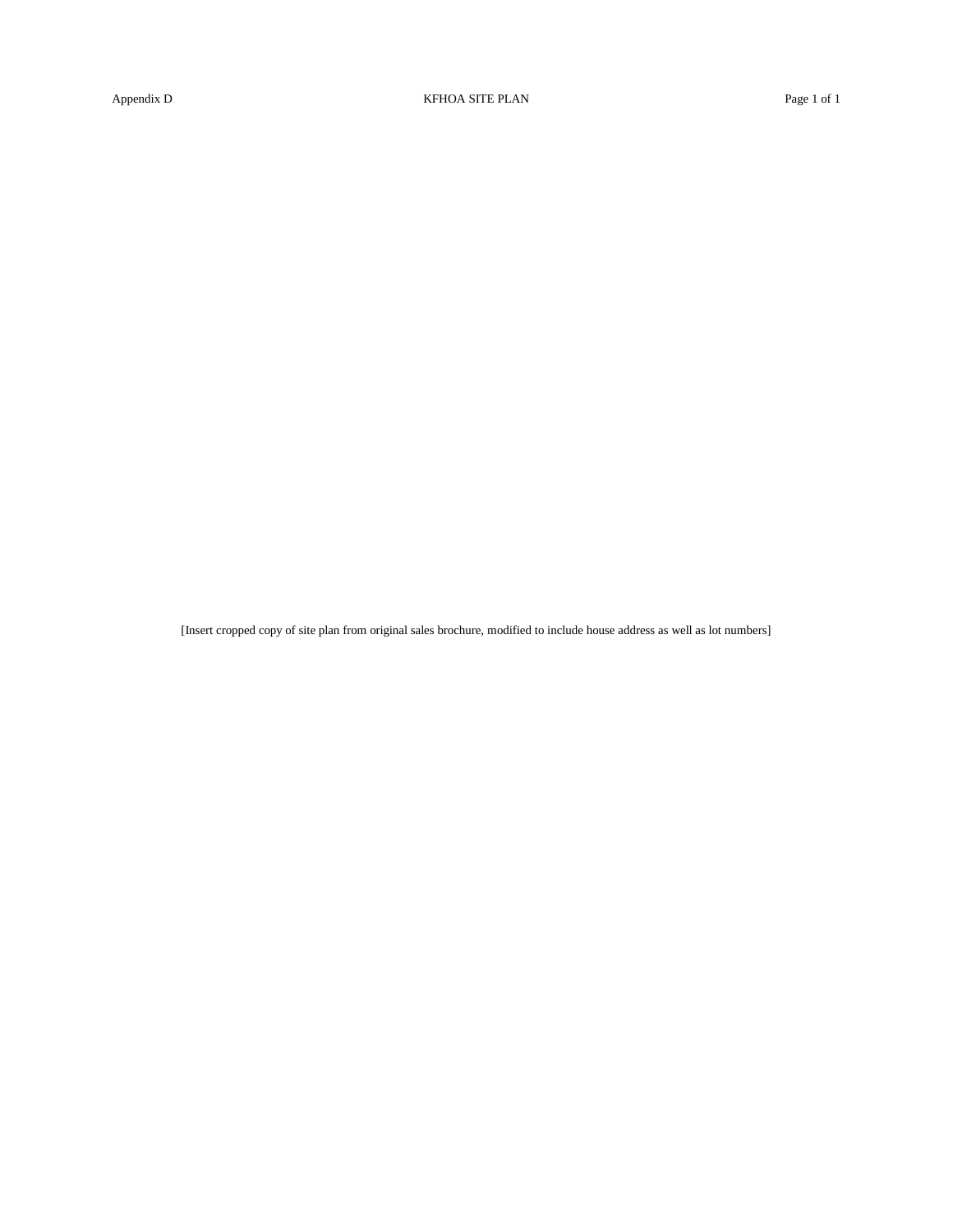[Insert cropped copy of zoning map, showing boundaries of lots and of the 3 parcels that comprise the 7 1/2 acres of common properties]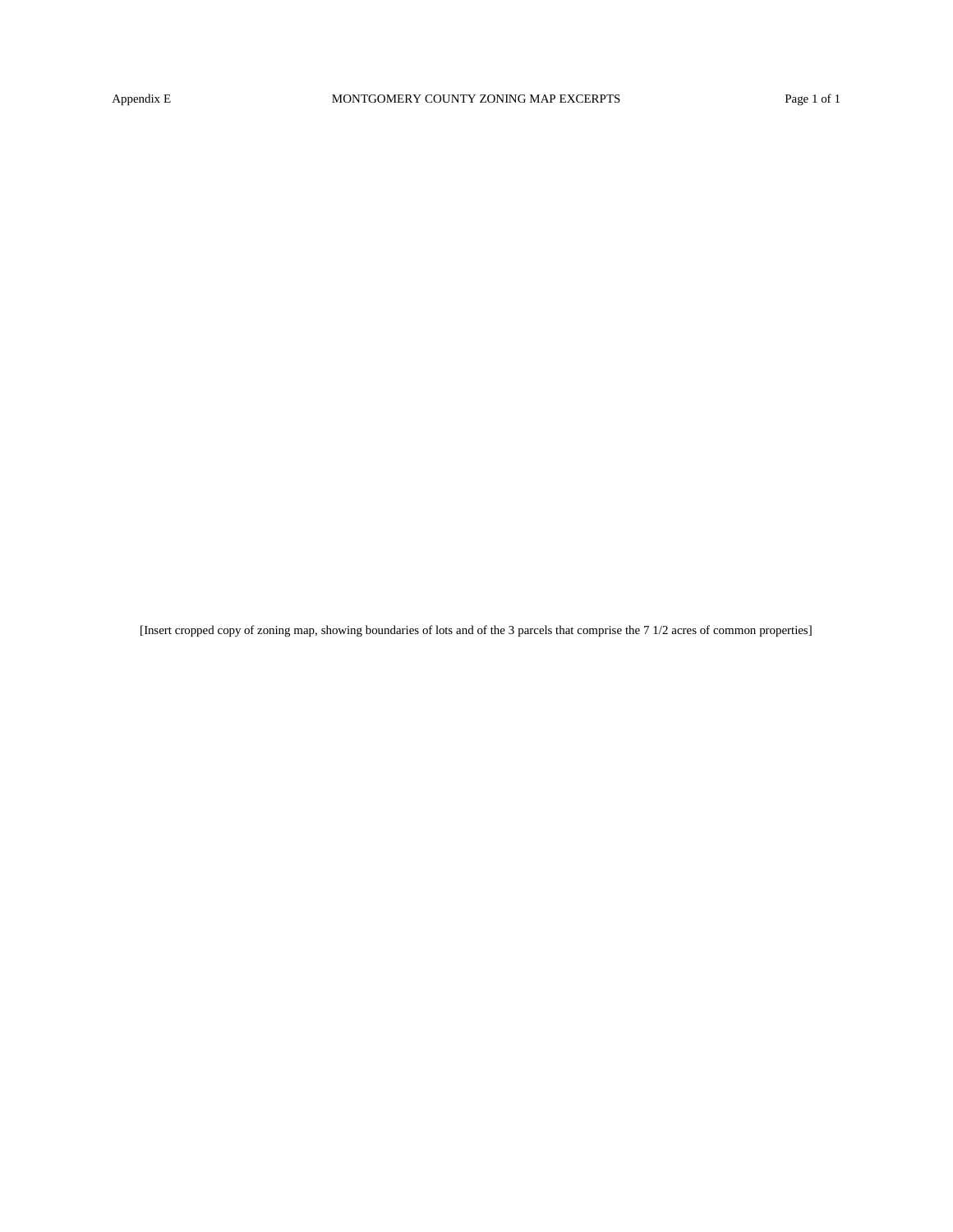#### Appendix F **Some Information for Sellers of Kinsman Farm Townhomes**

If you are selling your home, you may wish to furnish a copy of this page to your real estate agent, or include it with the "résumé" of your townhouse.

#### **Some History of the Kinsman Farm Community**

Kinsman Farm (KF) was developed and constructed between mid 1983 and late 1985. Prior to this, the property was known as Holly View. At its center is a 14-room home, now restored and on the county historic inventory, that is believed to have been built starting between 1780 and 1800. Earlier still, the land was part of Hardings Choice, a grant made to Charles Harding in 1737. The house and 80 surrounding acres, including various fruit orchards, were purchased in 1886, reportedly for \$75 per acre, by Colonel Oliver Dorrance Kinsman and his wife, the former Emma Richardson. Among previous owners were Joseph H. Bond, owner of the mill at nearby Burnt Mills, and James F. Meline, comptroller of the U.S. currency. Kinsman, a Civil War officer originally from Maine, was with General Sherman in the march to the sea and served on the staff of President Grant's Secretary of War. Kinsman's wife died in 1920 and he in 1929. The home was occupied by their daughters until 1971, part of the original Kinsman property having by then been sold and developed. Afterwards, heirs rented out the heavily-wooded property for about 10 years. Now, the old house on one acre is nearly surrounded by 82 townhomes whose architectural styles are named after the 4 daughters, Olive, Angela, Lucretia, and Elinor. The Owners of these 82 homes comprise the membership of the Kinsman Farm Homeowners Association (KFHOA). The development itself is nearly surrounded by mostly wooded areas which are part of the commonly-owned grounds of the KFHOA and which include two tributaries of Northwest Branch. The common areas total about 7 1/4 acres.

#### **Original Sales Advertisement**

The Saturday May 19, 1984 real estate section of the Washington Post carried an advertisement with the headline: "Grand Opening at Kinsman Farm in Silver Spring." The ad went on to state the following:

"Right off the beltway, on the historic sight of a Civil War farm ... Victorian style townhomes offer 3 full levels of living space styled to today's life-styles. Step-down living rooms, cathedral-ceilinged master suites, recreation and family rooms, country kitchens, up to 3 bedrooms and 2 1/2 baths offer luxurious amounts of living space. All in a quiet setting moments from the beltway."

#### **For Hikers and Naturalists**

Overlooked by the 1984 advertisement were the outdoor opportunities along Northwest Branch. Trailheads are less than a 5 minute walk from Kinsman View Circle. In Northwest Branch linear park there is a narrow fall line gorge about 6 miles long. Through this lovely gorge runs the Northwest Branch, mostly hidden from the surrounding development. Beyond the beltway this stream valley park is undeveloped and heavily wooded. It is possible to walk northwest on natural-surface trails for about 4 miles from the site of Burnt Mills (adjacent to Route 29) to the horse stables at Wheaton Regional Park without seeing a road or (in the summer) any buildings. This portion of the park encompasses about 385 acres. Deer, beaver, waterfowl and other fauna can be seen. In the opposite direction, if Route 29 is crossed, it is possible to hike southeast for about 4 miles to Adelphi Mill. Just inside the beltway, the natural trail becomes a paved (asphalt) hiker-biker path. Of the Burnt Mills portion of the gorge and cascade, Theodore Roosevelt wrote in a 1904 letter to his son: "[It] is a beautiful gorge, deep and narrow, with great boulders and even cliffs. Excepting Great Falls it is the most beautiful place around here." For more information, see Chapter 30, "Northwest Branch," in Alan Fisher's *Country Walks Near Washington*, published in 1996 by Rambler Books.

#### **Canoeing**

Edward Gertler describes the Northwest Branch as "the aesthetically redeeming silver lining in the dismal cloud of the Anacostia Basin." He singles out an 8-mile section that begins 1/2 mile from Kinsman Farm and ends in Hyattsville as "a worthwhile choice for the [local] paddler who wakes up from an all night rain and wonders what to paddle." Gertler says that the gradient is 25 feet/mile, and that the stream is runnable only within 24 hours of a hard rainfall. He gives it a difficulty rating of 1 to 3. For details, map, and precautions, consult pages 135-137 of his book: *Maryland and Delaware Canoe Trails: A Paddler's Guide to Rivers of the Old Line and First States*, published in 1996 by Seneca Press.

#### **Historical Price Comparisons**

In assessing previous sales prices, it is important to note that the dwellings on Kinsman View Circle vary in gross interior square footage by as much as 20%. Also, lots vary in size from 1500 to 2669 square feet.